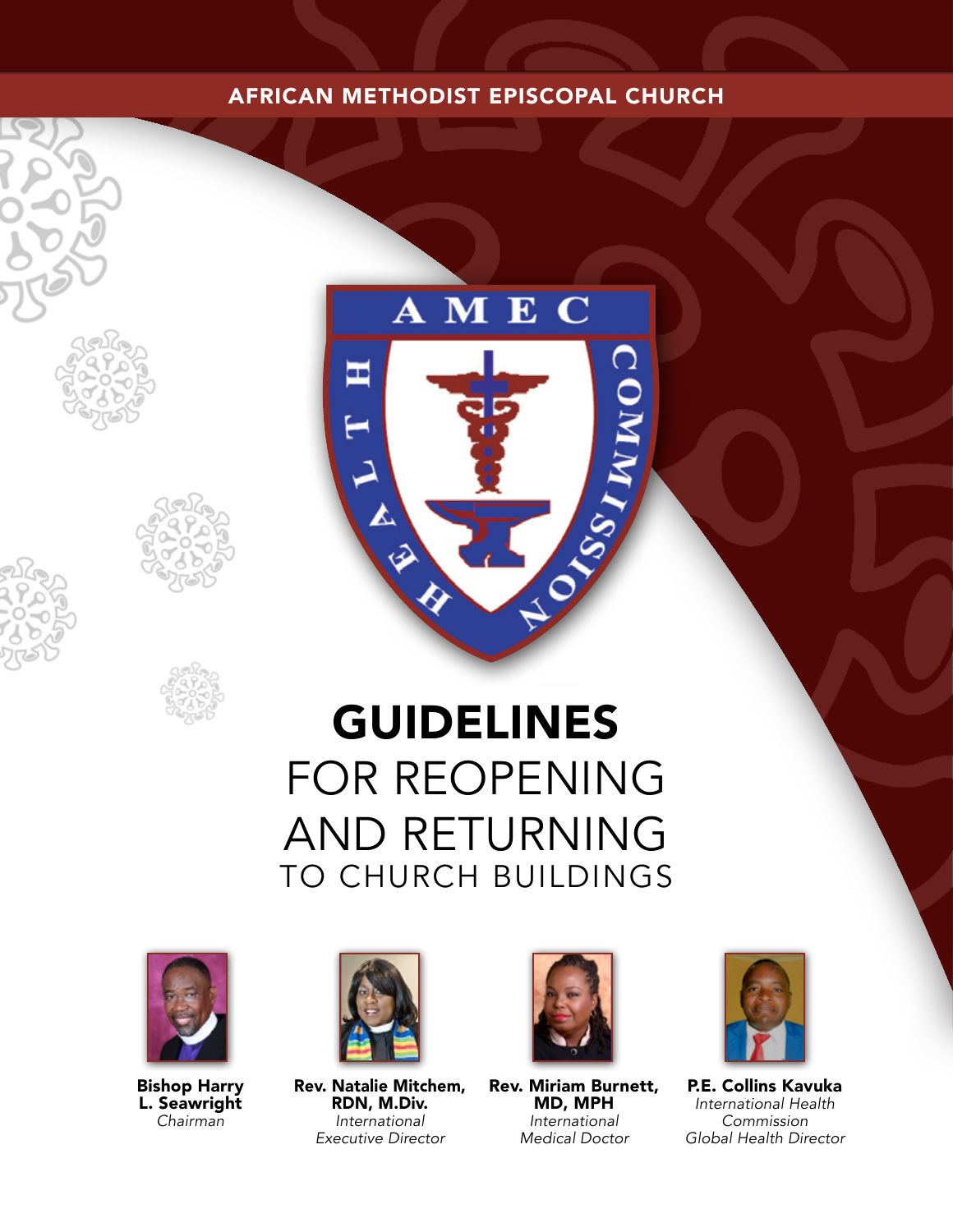## TABLE OF CONTENTS

| Overall 3 |                                                         |  |
|-----------|---------------------------------------------------------|--|
|           |                                                         |  |
|           |                                                         |  |
|           |                                                         |  |
|           |                                                         |  |
|           | A. Risk Assessment                                      |  |
|           | <b>B.</b> Decision Tree                                 |  |
|           |                                                         |  |
|           | A. Deep Cleaning                                        |  |
|           | 1. Building Water Systems                               |  |
|           | <b>B.</b> Cleaning and Disinfection                     |  |
|           | 1. EPA - Approved Products                              |  |
|           | C. Sanitation                                           |  |
|           |                                                         |  |
|           |                                                         |  |
|           |                                                         |  |
|           |                                                         |  |
|           |                                                         |  |
|           |                                                         |  |
|           |                                                         |  |
|           |                                                         |  |
|           |                                                         |  |
|           |                                                         |  |
|           |                                                         |  |
|           |                                                         |  |
|           |                                                         |  |
|           | A. Communion                                            |  |
|           | <b>B.</b> Baptism                                       |  |
|           | C. Anointing                                            |  |
|           | D. Funerals/Wakes                                       |  |
|           | E. Weddings and Other Special Events                    |  |
|           | F. Fellowship Moments                                   |  |
|           |                                                         |  |
|           |                                                         |  |
|           |                                                         |  |
|           |                                                         |  |
|           |                                                         |  |
| Addenda   |                                                         |  |
|           |                                                         |  |
|           |                                                         |  |
|           | A. World Health Organization (WHO) Resources            |  |
|           | B. Centers for Disease Control and Prevention Resources |  |

C. [Other Resources](#page-21-0)

<sup>&</sup>quot;These suggested practices have been developed from current guidance provided by leading health organizations in the country. The guidance in this area changes frequently and those reviewing this document should regularly consult with local health departments, other health organizations and medical professionals for up to date guidance and recommended approaches to mitigate risks of the spread of the coronavirus. Further, each congregation must adhere to the rules and regulations which apply within the state or locality in which they operate. No one set of practices fits every congregation and, as such, each church should consider all of the factors in applying these practices in their own congregation. No assurances can be given that following any list of practices or protocols will prevent all spread of the coronavirus or any other infectious disease."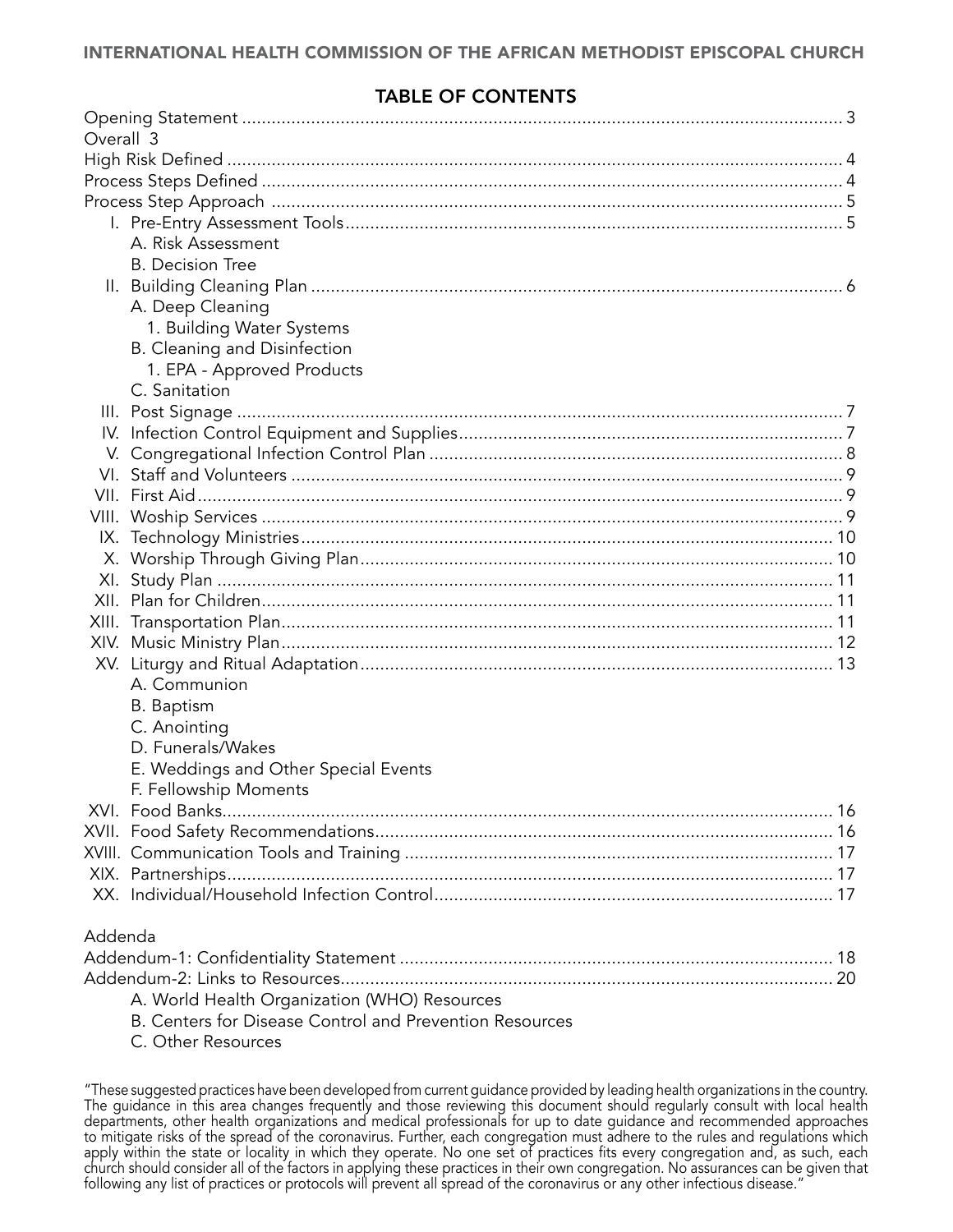## OPENING STATEMENT

<span id="page-2-0"></span>Health organizations are updating and modifying their guidance almost daily. It should be understood, that although it is our intention to provide updates, these suggestions should not be considered the definitive standard, but merely a suggested way to help mitigate transmission. Further, as these Guidelines point out, each community will have different governmental rules and regulations that should govern the actions of each local congregation. As these Guidelines also point out, certain populations and demographics are at heighted risk. As a result, the Guidelines cannot be applied uniformly. Each congregation should remain aware of the latest advice from medical and public health professionals and respond appropriately.

Further, although these Guidelines provide recommendations on the use of certain EPA approved cleaning materials and personal protective equipment ("PPE") (i.e., industrial use gloves, masks, etc.), we recognize that their use will depend on the local availability. They may or may not be available in all areas of the country(ies) due to disruptions in the supply chain. Therefore, unless they are required by local municipality, state, and/or country regulations, they should be considered suggestions and not mandates. For example, some localities are requiring the wearing of masks for any and all public gatherings.

We also recommend that each church adjust the protocol (guidance) to match the particular circumstances facing the congregation (e.g., age of the congregation, the advice from the local health departments, configuration of the sanctuary, etc.). This is a quickly developing area within public health and that each church should regularly monitor organizations such as CDC or WHO as well as their state and local public health entities for updates to their recommendations.

## OVERALL

- 1. Assess risk level of your gathered community.
- 2. Monitor local and regional trends.
- 3. Follow the directives and gathering restrictions of your local public health departments and advisors.
- 4. There should be included in any plan to return, a review of the legal department of your Episcopal District and an understanding of the state/country/municipality requirements.
- 5. Follow church insurance guidelines and obtain any necessary training/certifications.
- A. Maintain any necessary increases in the liability section.
- 6. Confidentiality
	- A. If anyone in the congregation tests positive, becomes ill, goes into quarantine or self-quarantine do not disclose any information, including the name, unless they have given permission (document this permission).
- 7. This will serve as our routine practice and protocol until all restrictions are lifted. It is anticipated that this will be in the distant future.
- 8. If local church membership consists of mainly high-risk persons (defined below), then they should NOT re-open buildings until Process Step 4 (defined below) or partner with larger churches to maintain the required staffing.
- 9. The key is following the Guidelines and then Practice! Practice! Practice!

<sup>&</sup>quot;These suggested practices have been developed from current guidance provided by leading health organizations in the country. The guidance in this area changes frequently and those reviewing this document should regularly consult with local health departments, other health organizations and medical professionals for up to date guidance and recommended approaches to mitigate risks of the spread of the coronavirus. Further, each congregation must adhere to the rules and regulations which apply within the state or locality in which they operate. No one set of practices fits every congregation and, as such, each church should consider all of the factors in applying these practices in their own congregation. No assurances can be given that following any list of practices or protocols will prevent all spread of the coronavirus or any other infectious disease.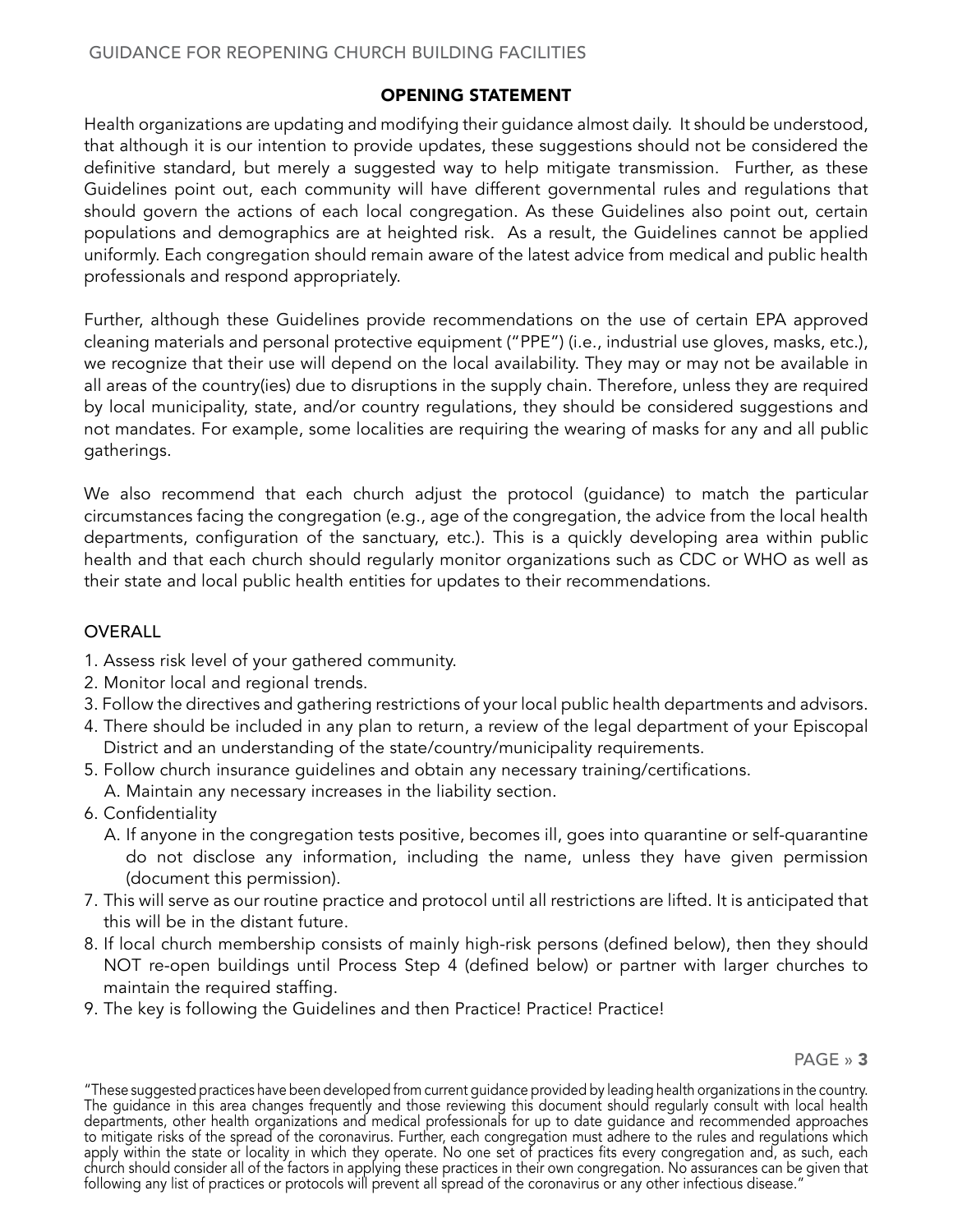## <span id="page-3-0"></span>HIGH RISK DEFINED – ADDENDUM 2 - II.M.

Based on what we now know, those at high-risk for severe illness from COVID-19 are:

- People 65 years and older
- People who live in a nursing home or long-term care facility

People of all ages with *underlying medical conditions, particularly if not well controlled*, including:

- People with chronic lung disease or moderate to severe asthma
- People with severe obesity (body mass index [BMI] of 40 or higher)
- People with diabetes
- People who have serious heart conditions
- People who are immunocompromised
	- o Many conditions can cause a person to be immunocompromised, including cancer treatment, smoking, bone marrow or organ transplantation, immune deficiencies, poorly controlled HIV or AIDS, and prolonged use of corticosteroids and other immune weakening medications
- People with chronic kidney disease undergoing dialysis
- People with liver disease

## PROCESS STEPS DEFINED

All Process Steps require recurring evaluation and modification as needed. Evaluation should occur weekly for at least the first month then monthly (or sooner if local situations have changed) for 12 months or more. Flexibility is the order of the day.

## I. Pre-Entry Process Step

- A. Before re-opening and returning to the church building, strategic plans should be in place.
- B. All equipment and supplies should be obtained.
- C. Training of volunteers and staff has been completed and documented.

## II. Process Step 1

- A. Public health and governmental entities should permit re-entry of at least 10 persons.
- B. Curves should be flattening with 14 consecutive days of population proportionate decrease in new cases in your local area.
- C. All high-risk persons, as defined above, should not return during this Process Step. This is critical. Please think about the health condition of the average congregant in the local congregation. Where congregations include large numbers of persons who are immunocompromised (by age or health condition) the risk is high. Please consider signed written waivers if these persons plan to attend despite the risk or signs declaring a waiver. Any written waivers should be kept confidential (see confidentiality statement in the addendum).
- D. Strict social distancing should be maintained.
- E. Masks should be used by all.

## III. Process Step 2

- A Public health and governmental entities should permit re-entry of up to 50 persons.
- B. Follow instructions of public health and governmental entities.

#### PAGE » 4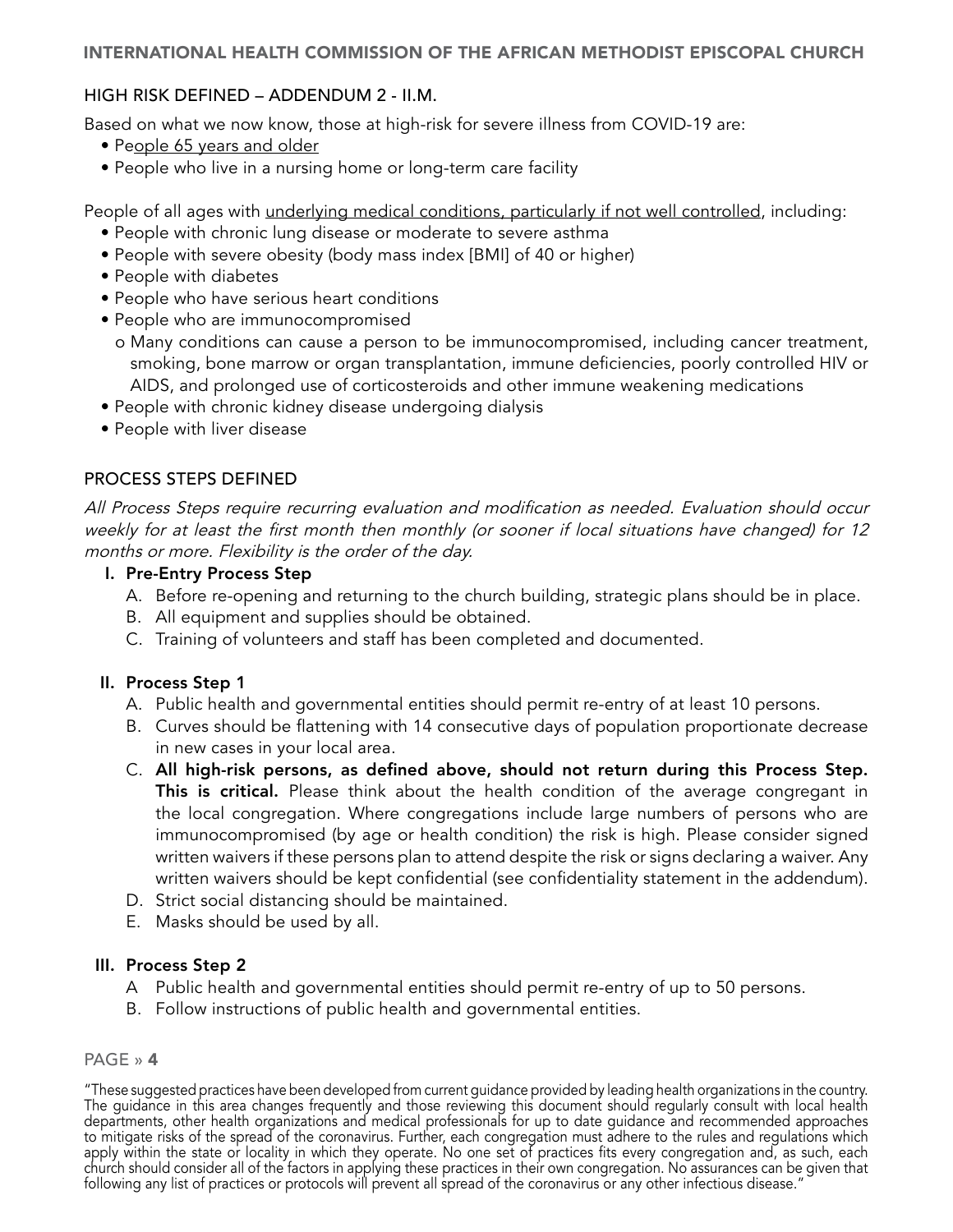- <span id="page-4-0"></span>C. All high-risk persons, including those over 65 years old, should **NOT** return during this Process Step.
- D. Strict social distancing with a minimum of 6 ft. should be maintained.
- E. Masks should be used by all.
- F. Training of congregation was completed in Process Step 1.

## IV. Process Step 3

- A. Public health and governmental entities should permit re-entry of up to 100 persons.
- B. Follow instructions of public health and governmental entities.
- C. All high-risk persons, including those over 65 years old, should NOT return during this Process Step.
- D. Relaxed social distancing should be maintained defined by public health at a later time.
- E. Masks should be used by all.
- F. Continued training and education of all.
- V. Process Step 4 the curve declines in your region (state, municipality, etc.). This indicates a decrease in the number of cases before large scale relaxation of measures.
	- A. Ensure that the public health entities have declared minimal risk locally.
	- B. Public health and governmental entities should permit re-entry of over 100 persons.
	- C. Follow instructions of public health and governmental entities.
	- D. High-risk persons *may* return during this Process Step with continued precautions.
	- E. Relaxed social distancing should be maintained defined by public health at a later time.
	- F. Continued training and education of all.

## VI. Process Step 5 – return to previous Process Step(s)

- A. Public health and governmental entities report rising number of new cases, or
- B. Cases have been reported in any persons who have attended. This may be driven by the local public health agency as a part of the contact tracing process.

## PROCESS STEP APPROACH

- I. Pre-Entry Risk Assessment Tools
	- A. This is a particularly important step and risks should be assessed prior to moving forward with any Process Step.
	- B. Consider using the "How to use the WHO mass gathering religious addendum risk assessment tool in the context of COVID-19" with Religious Addendum – see Addendum 2 - I.C. For the overall determination, factors under consideration include:
		- The current stage of the outbreak and known transmission dynamics.
		- The geographic distribution, number of participants, and their individual risk profile.
		- Risk assessment tool.
		- The mitigation measures currently in place or feasibly proposed.
	- C. Consider using the "Decision tree for risk assessment tool for Religious Leaders and Faithbased Communities in the context of COVID-19" – see Addendum 2 - I.D.

<sup>&</sup>quot;These suggested practices have been developed from current guidance provided by leading health organizations in the country. The guidance in this area changes frequently and those reviewing this document should regularly consult with local health departments, other health organizations and medical professionals for up to date guidance and recommended approaches to mitigate risks of the spread of the coronavirus. Further, each congregation must adhere to the rules and regulations which apply within the state or locality in which they operate. No one set of practices fits every congregation and, as such, each church should consider all of the factors in applying these practices in their own congregation. No assurances can be given that following any list of practices or protocols will prevent all spread of the coronavirus or any other infectious disease.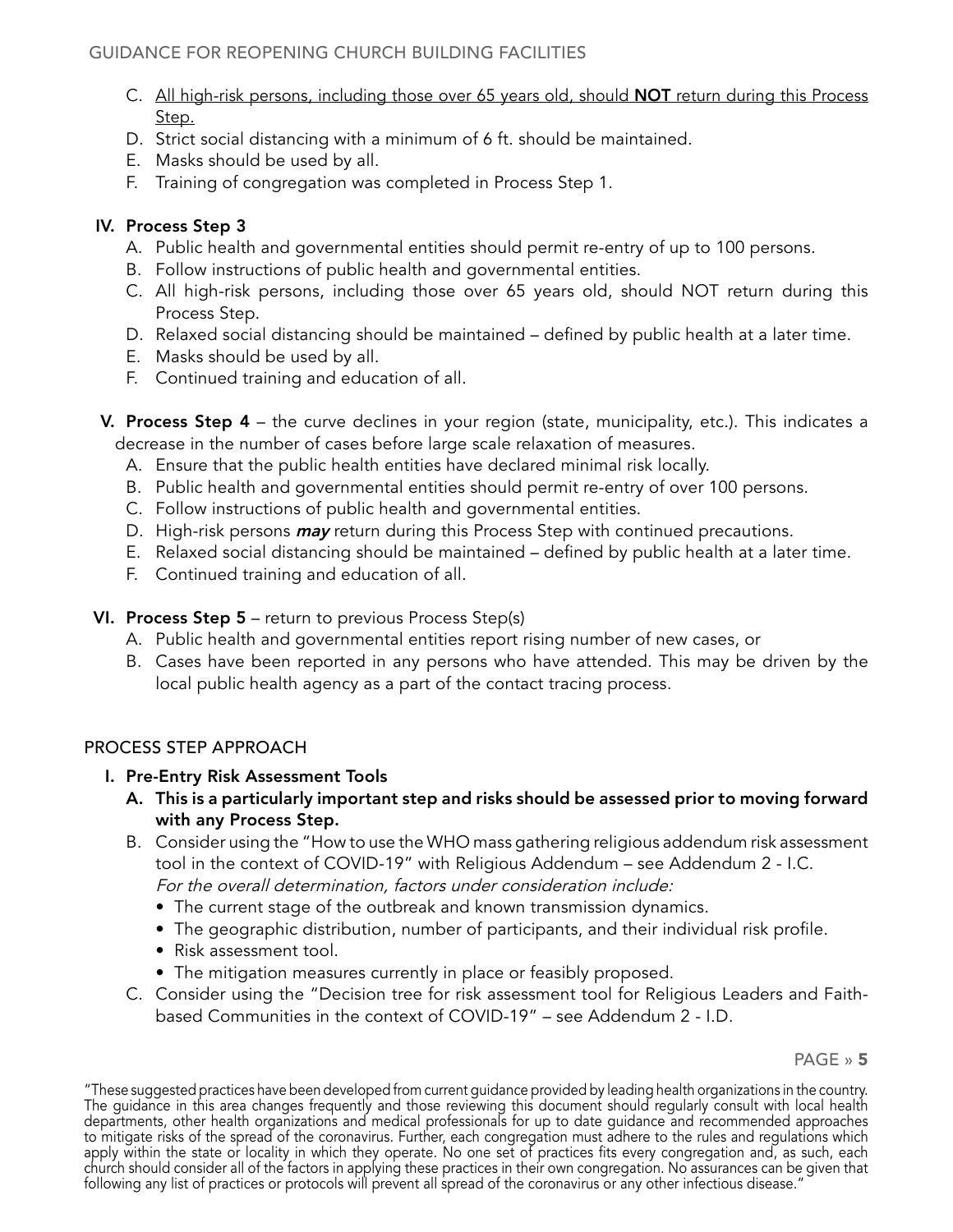## <span id="page-5-0"></span>II. Pre-Entry Building Cleaning Plan

- A. The entire building(s) should be professionally deep cleaned prior to reopening. Utilize the following CDC guidance for instructions. Remember to include shampooing carpets, sanitizing pews, chairs, altar railings, bathrooms, doorknobs, light switches, and microphones.
- B. Until cleared, water fountains should be disabled and if available, bottle water should be used. 1. Guidance for Building Water Systems – see Addendum 2 - II.F.
- C. Cleaning and Disinfection for Community Facilities always presume that COVID-19 has been left in the air and on surfaces. See Addendum 2 - II.G.
	- 1. Set a cleaning schedule and maintain a record of all cleaning.
		- a. Bathrooms should be cleaned frequently (at a minimum after every other or third person).
			- (1) Consider having cleaning supplies available so that individuals may clean after their usage of the bathroom.
			- (2) Special considerations will have to be made for facilities without running water. Suggestions include, but are not limited to, having hand sanitizer and/or containers with soap and water with someone else to assist with pouring the solution over the hands.
	- 2. Follow specific guidelines set by local public health and/or governmental entities.
	- 3. If available, use industrial use gloves for all cleaning.

4. If disposable cleaning materials are not available, ensure that cleaning containers, mops, and non-disposable rags, etc. are thoroughly cleaned and sanitized after every use.

- D. Life cycle of COVID-19 on surfaces (see resource in Addendum -3.L).
	- 1. **Metal**  $-5$  days

Examples: doorknobs, jewelry, silverware

- 2. **Wood**  $-$  4 days Examples: furniture, decking
- 3. **Plastics**  $-2$  to 3 days Examples: packaging like milk containers and detergent bottles, subway and bus seats, backpacks, elevator buttons
- 4. Stainless steel 2 to 3 days Examples: refrigerators, pots and pans, sinks, some water bottles
- 5. Cardboard 24 hours Examples: shipping boxes
- 6. **Copper**  $-4$  hours Examples: pennies, teakettles, cookware
- 7. Aluminum  $-2$  to 8 hours Examples: soda cans, tinfoil, water bottles
- 8. **Glass** up to 5 days Examples: drinking glasses, measuring cups, mirrors, windows
- 9. Ceramics 5 days
- Examples: dishes, pottery, mugs
- 10. Paper

The length of time varies. Some strains of coronavirus live for only a few minutes on paper, while others live for up to 5 days.

## PAGE » 6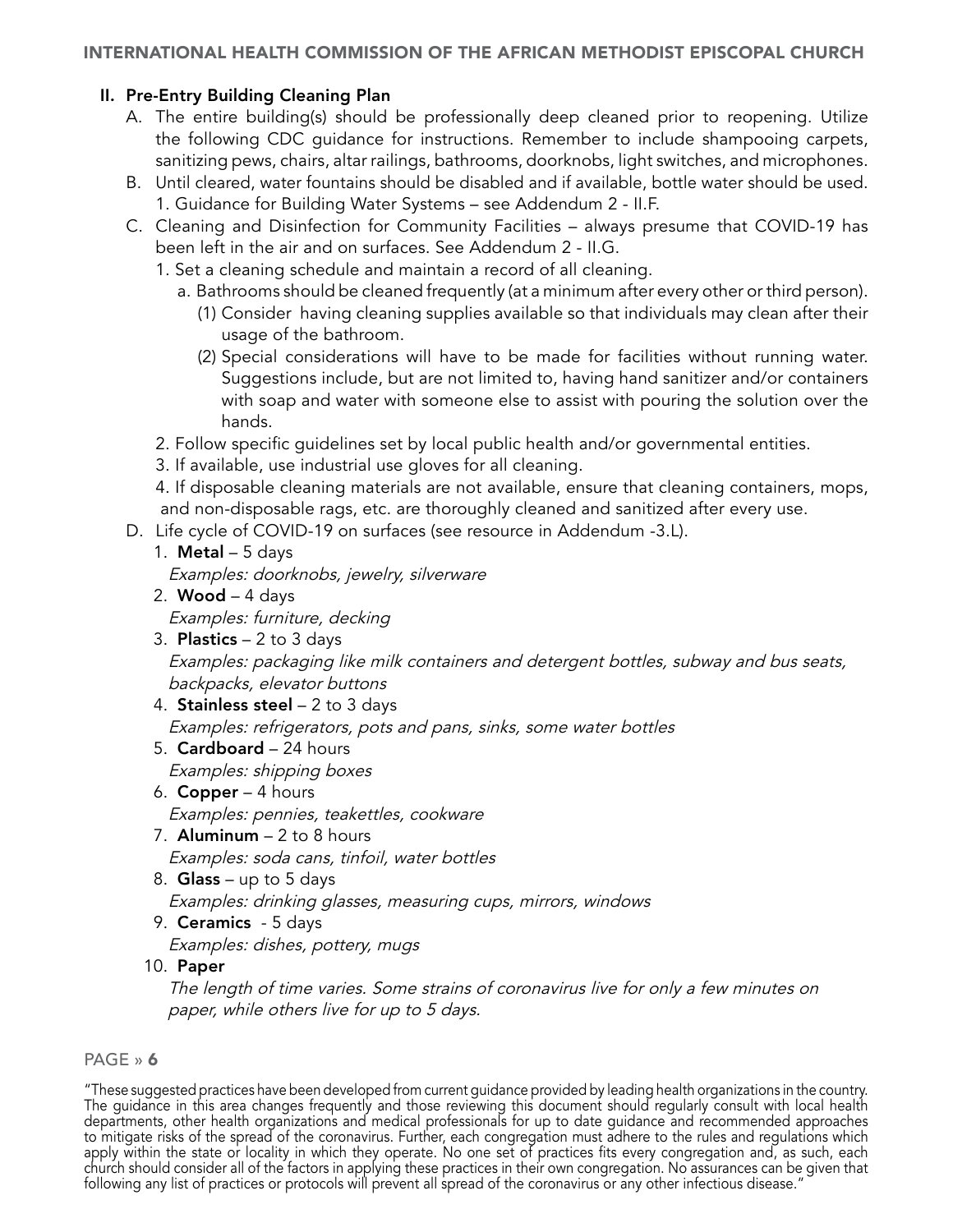- <span id="page-6-0"></span>E. Hard (Non-porous) and Soft (porous) Surfaces – See Addendum 2 - II.G. If bleach is available this procedure may be utilized. We recognize that its use will depend on the local availability.
	- 1. "Additionally, diluted household bleach solutions (at least 1000ppm sodium hypochlorite) can be used if appropriate for the surface. Follow manufacturer's instructions for application, ensuring a contact time of at least 1 minute, and allowing proper ventilation during and after application. Check to ensure the product is not past its expiration date. Never mix household bleach with ammonia or any other cleanser. Unexpired household bleach will be effective against coronaviruses when properly diluted.
		- a. Prepare a bleach solution by mixing:
			- (1) 5 tablespoons (1/3 cup) bleach per gallon of water or
			- (2) 4 teaspoons bleach per quart of water"
		- b. Follow specific guidelines for cleaning soft (porous) surfaces; electronics; linens, clothing and other items that go in the laundry.
	- 2. Addendum 2 II.G. also includes personal protective equipment and instructions for cleaning staff.

 a. Ensure that you have enough cleaning supplies to last approximately two to three months. As you use them, do not forget to restock.

- 3. Develop the plan to include cleaning the pulpit area and any area utilized after every use.
- 4. Please use industrial use gloves for all cleaning.
- 5. Remove all Bibles, hymnals, laminated bulletins/materials routinely distributed, pens from pews and other public areas, and information cards.
- 6. Clean and disinfect all surfaces and objects using registered cleaning products following the manufacturer's instructions

a. EPA approved products for use against COVID-19. See Addendum 2 - III.A.

## F. Disinfection of Wood

- 1. See Addendum 3G for recommended instructions.
- 2. Avoid using bleach because it requires sanding finishes before using.

## G. Ensure Frequent Garbage Removal and Sanitation

1. Water, sanitation, hygiene, and waste management for the COVID-19 virus: interim guidance – Addendum 2 - I. F.

## III. Post signage Pre-Entry That Reminds Everyone to:

- 1. Non-contact greetings (no handshaking, hugs, etc.).
- 2. Remind those with symptoms (fever, cough, shortness of breath and other symptoms as they are added) to **NOT** enter.
- 3. Remind those who are high risk to strongly consider staying at home (this should also be communicated prior to services/meetings).

## IV. Infection Control Equipment and Supplies (Pre-Entry)

- A. If temperatures are being checked, thermal/infrared and other non-touch thermometers should be utilized so that temperatures can be checked without direct contact prior to entrance.
- B. Personal protective equipment, including gloves and masks.

<sup>&</sup>quot;These suggested practices have been developed from current guidance provided by leading health organizations in the country. The guidance in this area changes frequently and those reviewing this document should regularly consult with local health departments, other health organizations and medical professionals for up to date guidance and recommended approaches to mitigate risks of the spread of the coronavirus. Further, each congregation must adhere to the rules and regulations which apply within the state or locality in which they operate. No one set of practices fits every congregation and, as such, each church should consider all of the factors in applying these practices in their own congregation. No assurances can be given that following any list of practices or protocols will prevent all spread of the coronavirus or any other infectious disease.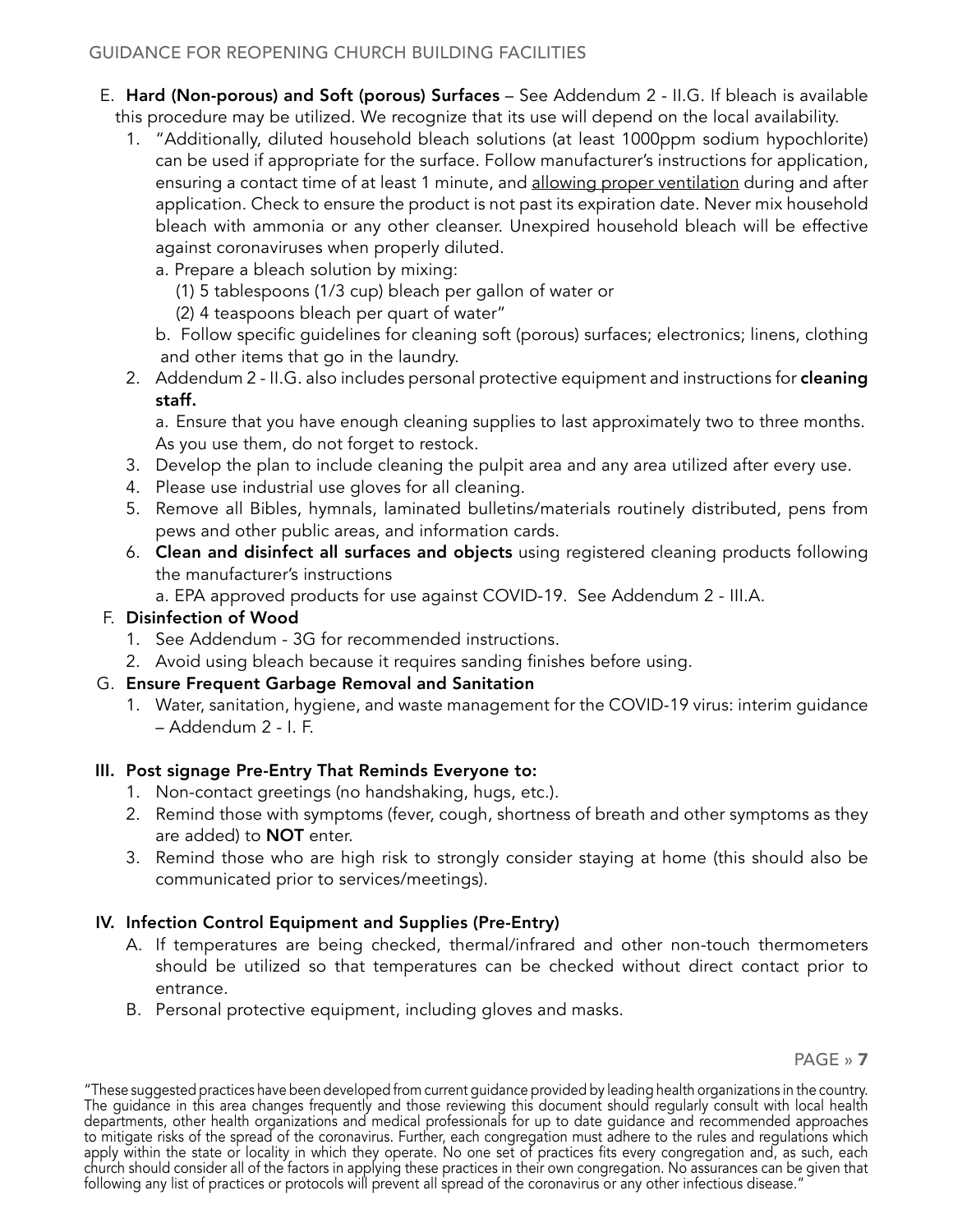<span id="page-7-0"></span>1. If available, have extra masks in case someone presents with symptoms or for those who do not have.

#### V. Congregational Infection Control Plan (Pre-Entry)

- A. Block off areas not being utilized to ensure social distancing (6-13 feet using diamond spacing)
	- 1. No person-to-person contact.
	- 2. Utilize cones, tape, remove chairs, etc.
	- 3. Use separate doors for entrance and exit.
	- 4. Exception: Persons who live in the same household may sit together.
- B. If temperatures are being checked, admittance should be granted to only those with temperatures less than 100.4 degrees F (38 degrees Celsius) (see confidentiality statement – Addendum-1).
- C. Determine system for dismissal (row by row, etc.).
- D. If available, have multiple handsfree hand sanitizer stations. We recognize that this may be limited or not possible due to the present supply chain.
- E. If available, have masks available for those who do not have any.
- F. Remove coffee stations and block or prevent use of vending machines (consider emptying to avoid enticement).
- G. Continue the suspension of food gatherings.
	- 1. Bathrooms should be cleaned frequently (at a minimum every other or third person)
		- a. Consider having cleaning supplies so that individuals may clean after their usage of the bathroom.
		- b. Special considerations will have to be made for facilities without running water, to include hand sanitizer, containers with soap and water with someone else to assist with pouring the solution over the hands.
- H. Maintain records of attendance (by name with contact information in case contact tracing is necessary). The record should also include a map of seating, indicating where specific people sat. Ensure confidentiality.
- I. Plan to prop open doors to avoid contact with handles.
- J. If available, have personal tissue packs available for members. Avoid the use of a common box of tissues. Only ushers or stewardesses are to distribute. Train congregants.
- K. Protocol for someone who is in the "spirit":
	- 1. Do not fan them.
	- 2. Let them be in the spirit with the spirit alone; do not interfere or assist unless a medical issue occurs requiring first aid (see recommendations below).
	- 3. If person is covered with a modesty cloth, then the cloth will have to be washed. After recovery, have the person immediately place the cloth in a bag that is then sealed (tied off). All bagged cloths for that day will then need to be laundered by the designated person.
- L. Altar rails:
	- 1. There should NOT be altar calls (an invitation to kneel, stand, or otherwise approach the altar). There still can be time designated for prayer (corporate or individual) but this should occur while in their seats (standing or sitting).
	- 2. Cover fine wood rails with something that can be sanitized.

#### PAGE » 8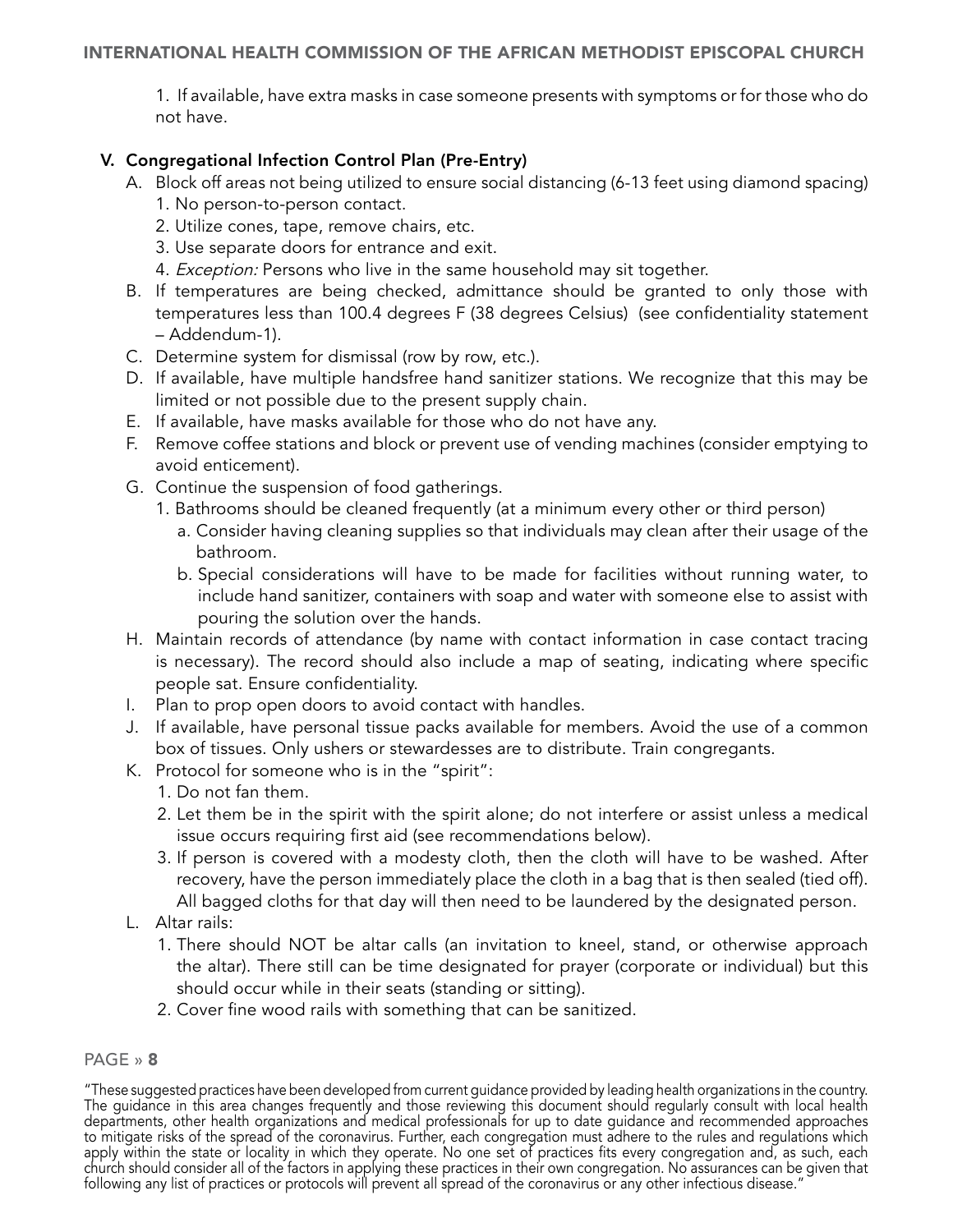- <span id="page-8-0"></span>3. If the altar rail is used for prayer, it will immediately need to be sanitized after each person kneels or stands at the altar. This should occur between each person.
- 4. See Addendum 3G.

## VI. Staff and Volunteers (Pre-Process Step and Subsequent Process Steps)

- A. Masks should be worn by all until Process Step 4 (remains optional but encouraged thereafter).
- B. Determine the overall coordinator and planning team.
- C. Develop a staffing/volunteer plan for gatherings.
	- 1. Determine the number of volunteers that will be needed to assist.
	- 2. Limit volunteers to those who are under 65 years old and do not have pre-existing conditions. Based on congregational demographics, this has the potential to be a challenge. Consider partnering with churches nearby.
- D. Determine who will be responsible for cleaning as noted in section I.E. between each service/ gathering. Allow enough time between services to do a thorough job.
- E. Ensure there are an adequate number of security and ushers/greeters to control the social distancing for the services/gatherings.
	- 1. Monitor so that entry doors remain open, limiting handling of the doors by multiple individuals
	- 2. Consider whether temperature checks prior to admittance will be performed. This will probably be based on the availability of equipment.
		- a. To prevent cross-contamination, use non-touch or disposable (single use) thermometers.
		- b. If yes, admit only those with temperatures less than 100.4 degrees F (38 degrees Celsius).
			- i. See confidentiality statement.
			- ii. Keep a record of all measurements.
- F. Determine a plan for monitoring the restrooms to ensure social distancing and handwashing.
- G. Determine a plan for fill-in or back-up volunteers.
- H. Minimize the vendors coming into buildings. For those only delivering packages, consider them they dropped just inside the door, rather than walking through the building. This way only contractors (HVAC, plumbing, other repair) will need entrance.
- VII. First Aid additional guidance from standard first aid protocols.
	- A. Appropriate PPE should be worn while attending to persons.
	- B. See direction in Addendum-3.I-K.

## VIII. Worship Services

- A. Masks should be worn by all, except those under 2 years old, until Process Step 4 (then it will become optional but encouraged).
- B. Upon returning for first 2 Sundays or until the developed plans all work:
	- 1. Start with Ministerial Staff, Media, Trustee, Steward, Security/Usher Board leadership and Transportation only.
		- a. do not exceed 10 persons (this may require being selective).
	- 2. Practice how you will work with larger groups.
	- 3. Practice to ensure that the plans all work. Work on any identified concerns.
- C. Consider abbreviated (shortened) services.

<sup>&</sup>quot;These suggested practices have been developed from current guidance provided by leading health organizations in the country. The guidance in this area changes frequently and those reviewing this document should regularly consult with local health departments, other health organizations and medical professionals for up to date guidance and recommended approaches to mitigate risks of the spread of the coronavirus. Further, each congregation must adhere to the rules and regulations which apply within the state or locality in which they operate. No one set of practices fits every congregation and, as such, each church should consider all of the factors in applying these practices in their own congregation. No assurances can be given that following any list of practices or protocols will prevent all spread of the coronavirus or any other infectious disease.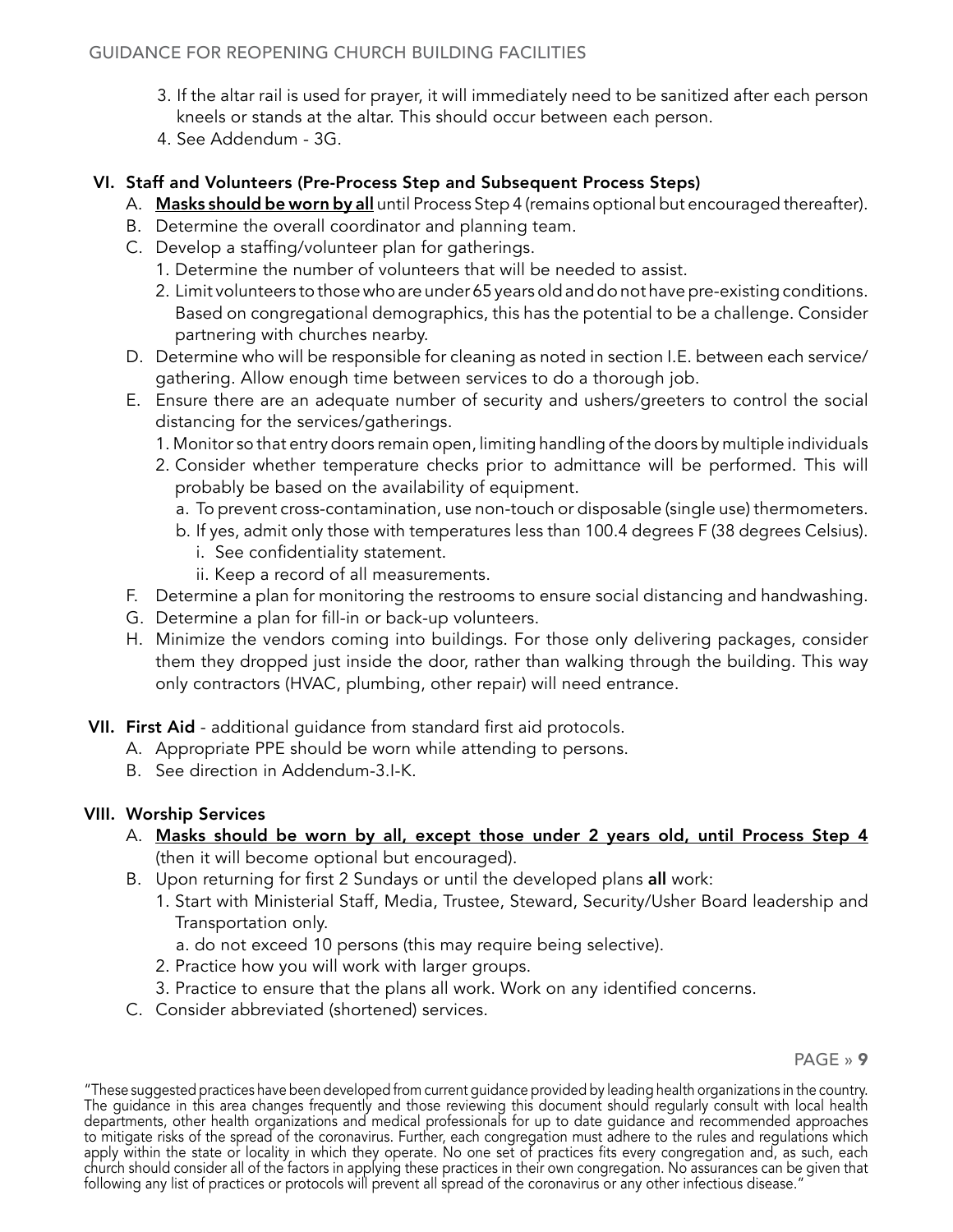#### <span id="page-9-0"></span>INTERNATIONAL HEALTH COMMISSION OF THE AFRICAN METHODIST EPISCOPAL CHURCH

- 1. Allows time to clean.
- 2. Decreased exposure time.
- D. Remind congregants to **NOT** bring their Bibles, pocketbooks or any other external materials into the building. Bringing in these materials could create an opening for contamination.
- E. Determine the number of in-person services that will be needed to accommodate an estimated 25% of space occupancy. Example, if the sanctuary normally holds 100 persons, plan to allow only 25 persons at a time.
- F. Determine if virtual and/or conference call services will continue and using what media.
	- 1. Place cell phone and/or laptop near pulpit and share services.
	- 2. Do not forget those who do not have digital access and may need recorded worship (CD, DVD, jump drives).
- G. Clergy microphones ensure that there are enough microphones for individual usage (no sharing).
	- 1. Consider color coding so the same microphone is used by the same person each time.
	- 2. All attempts should be made to have the person using the microphone, clean the microphone.
	- 3. If multiple microphones are not available, consider having only one person use the microphone (remains single use).
- H. Clergy and Choir robes
	- 1. No robe sharing for clergy or choir everyone takes home their robe, wash it, clean it, and keep it home until Process Step 4.
- I. Bulletins
	- 1. Do not distribute printed bulletins.
	- 2. Consider emailing bulletins prior to worship.
- J. If available, consider the use of screens and projectors for bulletins, scripture and Responsive Reading, etc.
	- 1. If no screen is available, a wall can be used for projection.

## IX. Technology Ministries

- A. Ensure that the Music Ministry and Worship service has a plan that can be executed.
- B. Ensure that copyright licenses are obtained so that the church is compliant for in-person, online, and streaming purposes.
- C. Ensure plan for cleaning microphones, headphones, computers, laptops, and other electronics is executable.
	- 1. Keep a record.
	- 2. Use alcohol-based cleaners or manufacturer's instructions.
		- a. See www.amechealth.org recommendations video.
- D. Consider if new digital equipment is needed.

## X. Worship Through Giving Plan

- 1. The offering plate should not be passed among the congregation nor exchanged between ushers.
- 2. Create boxes/stations where people may drop their offerings (NOT hand to an usher or other volunteer), and/or

#### PAGE » 10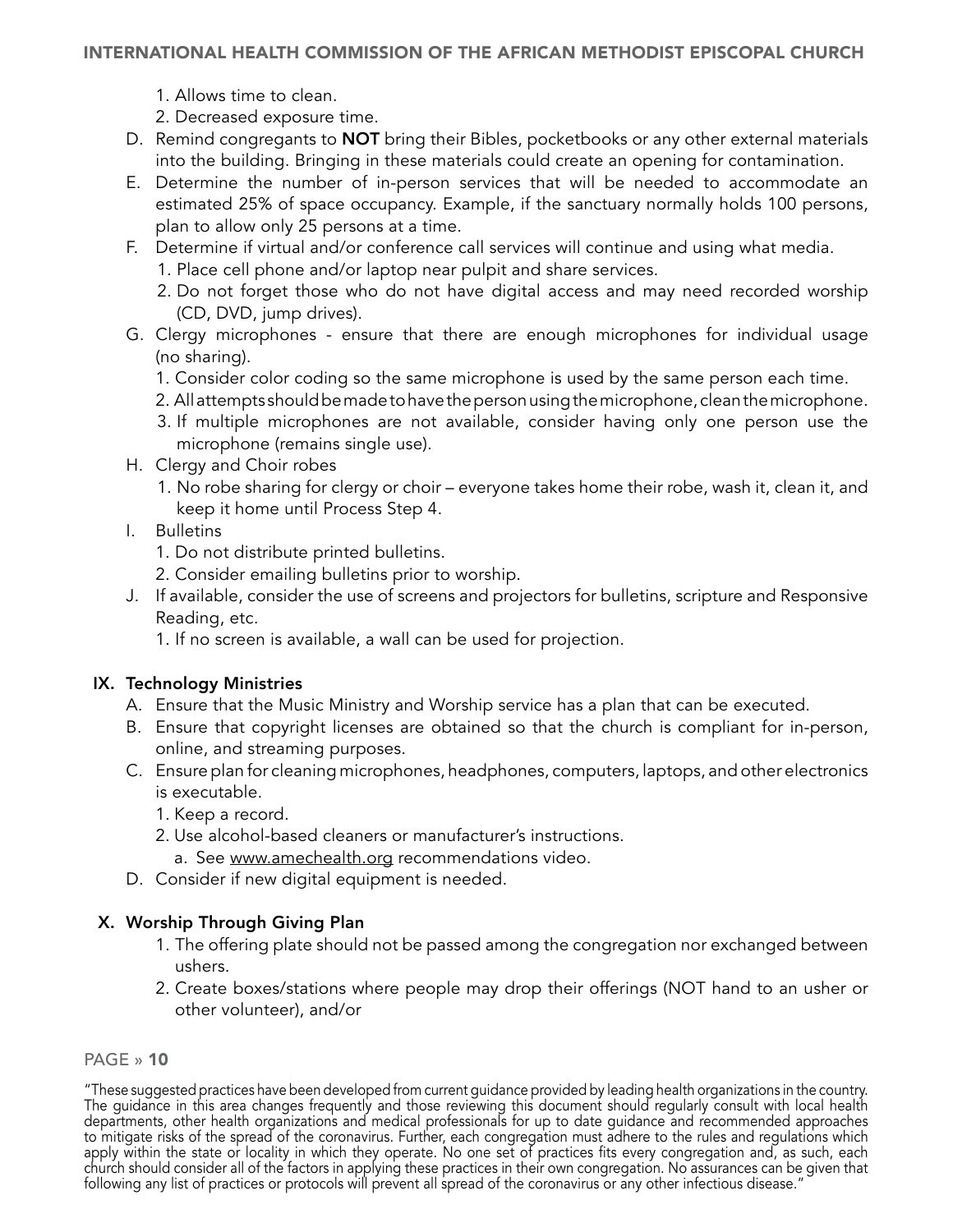- <span id="page-10-0"></span>3. Use an alternate giving options - Online, electronic, text, app, and postage.
- 4. Ensure that there are gloves and masks for the Finance Committee to count cash. Again, this will depend on the supply chain. If masks are not available, consider other cloth barriers.
- XI. Study Plan: Determine when in-person study will resume Bible Studies, Church School, and other small group meetings.
	- 1. Continue study at home until Process Step 4 where there is minimal risk.
	- 2. Consider a Process Step approach to ensure that high risk persons can continue fellowship and study virtually.
	- 3. Consider breaking studies into smaller groups to ensure social distancing.
	- 4. Ensure that there is enough time to clean and disinfect between study and worship.
	- 5. Continue virtual meetings until Process Step 4, including board and ministry meetings.

## XII. Plan for Children

- 1. No gathering of small children, until Process Step 4, should be considered before all daycares and public schools are open. Follow your local governmental guidelines for spacing of children (e.g. 1 adult for every 6 children).
	- a. Do not open for Vacation Bible Study (VBS), Church School Convention, or other summer programs.
- 2. Remember that children under 2 years of age should not wear masks or face coverings.
- 3. Develop a Process Step approach to including children in the building for worship and study during Process Step 4.
- 4. Children should remain with their household only. They should not be gathered with family and/or others who do not reside in their household.
- 5. Teachers and volunteers should not be high risk with pre-existing conditions or over 65 years old.
- 6. Have a registration process consider pre-registration so that social distancing, contact tracing, and mapping can be ensured.
- 7. Ensure cleaning procedures are in place before and after each gathering.
- 8. Remove all old toys and books that cannot be cleaned or have never been cleaned. Start with new and fresh items. Do not allow small children to share and put items in their mouths.

## XIII. Transportation Plan

- A. Do not begin to use transportation vehicles until Process Step 4.
- B. Cleaning and Disinfection for Non-emergency Transport Vehicles. 1. Addendum 2 - II.C.
- C. Ensure driver and all passengers wear a mask or face covering (except children 2 and under).
- D. Recommend several runs or additional pick up and drop offs do not crowd bus, use alternate seating. Families that live together can sit together. Leave (two 2) empty seats or spaces between passengers. If horizontal rows, then utilize every other row.
- E. Weather permitting, windows may be opened while driving but masks will need to be worn by all. The wind coming in from the windows will further transmit aerosols (germs) from people talking.

<sup>&</sup>quot;These suggested practices have been developed from current guidance provided by leading health organizations in the country. The guidance in this area changes frequently and those reviewing this document should regularly consult with local health departments, other health organizations and medical professionals for up to date guidance and recommended approaches to mitigate risks of the spread of the coronavirus. Further, each congregation must adhere to the rules and regulations which apply within the state or locality in which they operate. No one set of practices fits every congregation and, as such, each church should consider all of the factors in applying these practices in their own congregation. No assurances can be given that following any list of practices or protocols will prevent all spread of the coronavirus or any other infectious disease.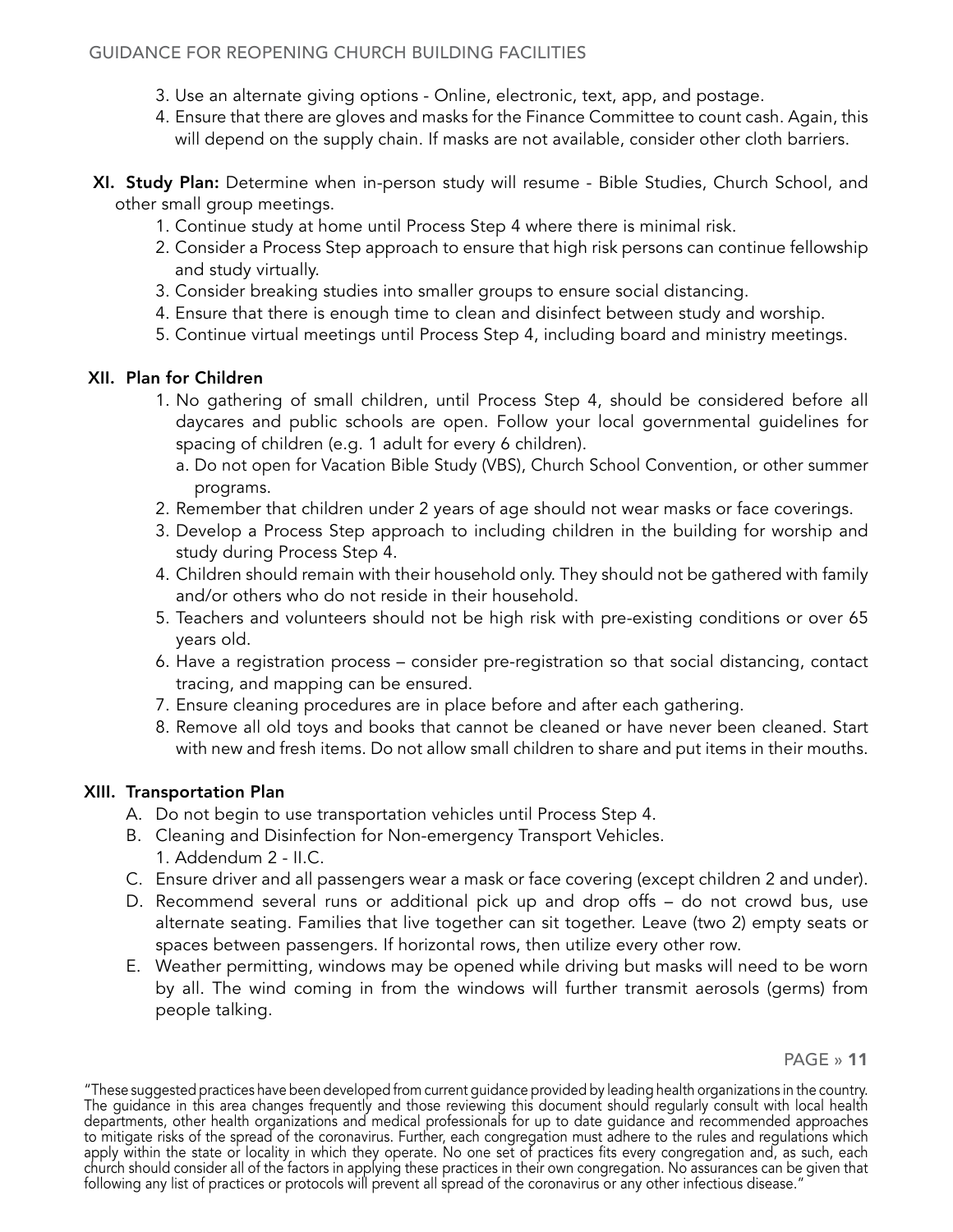## <span id="page-11-0"></span>INTERNATIONAL HEALTH COMMISSION OF THE AFRICAN METHODIST EPISCOPAL CHURCH

- F. Provide the bus or van with hand sanitizer for use upon entering by each passenger.
- G. Give each passenger their tissue pack or paper towel upon entry in case it is needed. There is to be no sharing of tissue boxes and paper towels. Do not pass tissues or towels in the bus or van.
- H. Develop an organized plan for entering and exiting the bus or van one seat at time, others remain seated until the passenger completely disembarks to avoid crowding and proximity of passengers exiting.
- I. Consider a seating guide those picked up first proceed to the back of van or bus and fill from back to front. On the return home those dropped off first sit in the front; fill the bus/van from back to the front again.
- J. Bus or van driver should have temperature checks prior to entering the vehicle. The bus or van should not run if the driver(s) have a temperature over 100.4 degrees F (38 degrees Celsius) and there is not a backup driver.

## XIV. Music Ministry Plan

- A. Addendum 3D addresses congregational singing.
- B. Addendum 3E addresses the cleaning of microphones. Ensure that all manufacturer instructions are followed.
	- 1. All attempts should be made to have the person using the microphone, clean the microphone.
- C. Rehearsal Plan for praise teams.
	- 1. Develop an online rehearsal process until Process Step Two.
	- 2. Search out virtual platforms' music rehearsals. Addendum 3F provides some examples.
- D. Develop a Process Step approach.
	- 1. Process Step 1:
		- a. No congregational singing (to prevent aerosol spread)
		- b. No praise team, choir rehearsal, or participation in worship
		- c. It is permissible to use recorded music if copyright licenses and privileges are obtained and maintained.
	- 2. Process Step 2:
		- a. It is permissible to use recorded music if copyright licenses and privileges are obtained and maintained.
		- b. No congregational singing.
		- c. Soloist or small praise team (2-3 persons) with 1-2 selection(s).
			- 1. Maintain social distancing (diamond spacing) of 6-13 feet.
				- i. Ensure no one is within 20 feet of the singer.
			- 2. Ensure that there are enough microphones for individual usage (no sharing).
				- i. Consider color coding so the same microphone is used each time.
				- ii. Clean microphones and stands after every use.
					- Clean thoroughly to include the microphone screen. Although we have added one document with instructions (Addendum - 3E), please ensure that you are following the manufacturers specific instructions.
	- 3. Process Step 3:
		- a. It is permissible to use recorded music if copyright licenses and privileges are obtained and maintained.

## PAGE » 12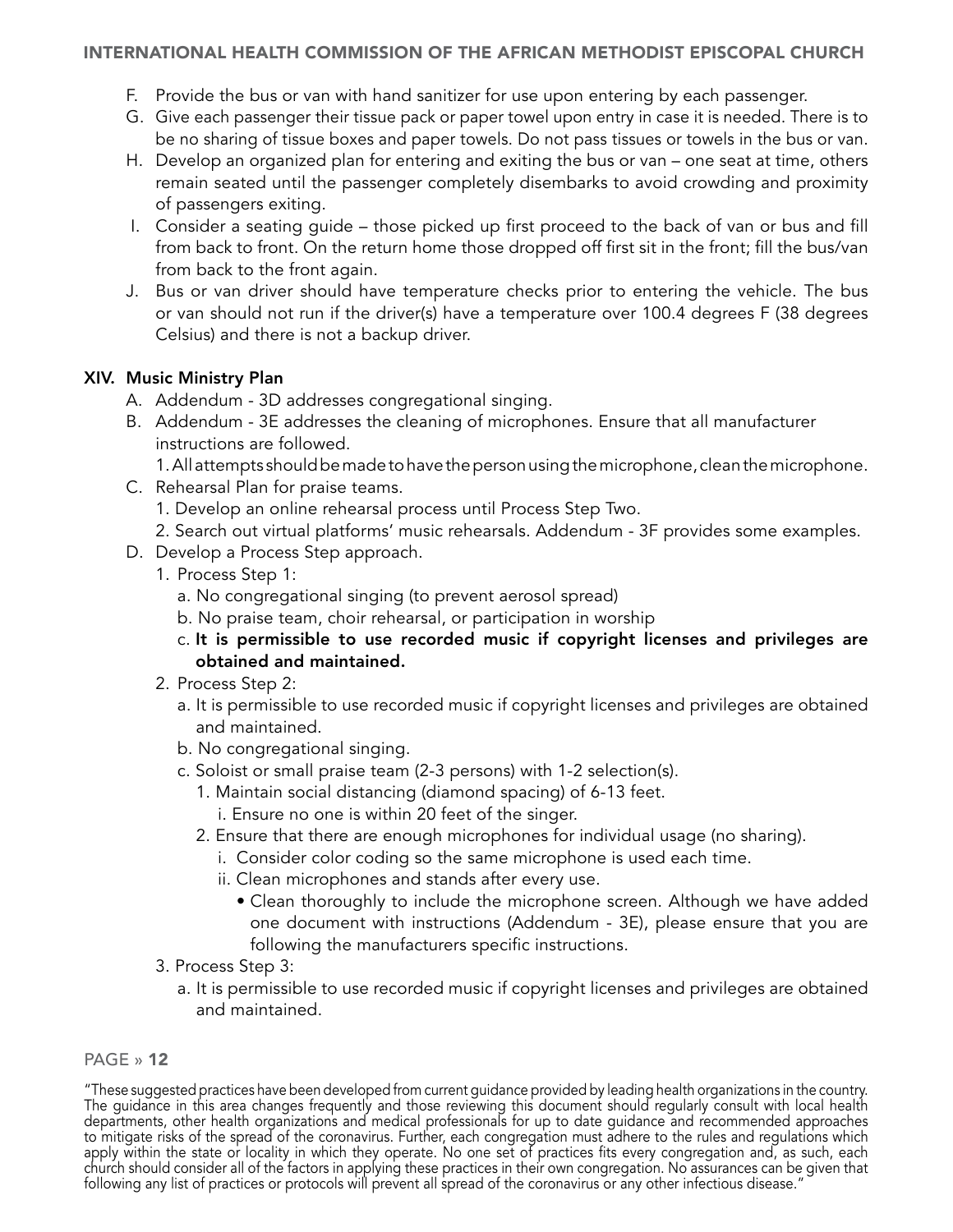- <span id="page-12-0"></span>b. No congregational singing.
- c. Soloist or small praise team (2-3 persons) with 1-2 selection(s).
	- 1. Maintain social distancing (diamond spacing) of 6-13 feet.
		- i. Ensure no one is within 20 feet of the singers.
	- 2. Ensure that there are enough microphones for individual usage (no sharing). Utilize the above protocol detailed in Process Step 2.
- 4. Process Step 4:
	- a. It is permissible to use recorded music if copyright licenses and privileges are obtained and maintained.
	- b. Music is permissible but there should not be any congregational singing.
	- c. Soloist, small choir, or praise team only.
		- 1. Maintain social distancing (diamond spacing) of 6-13 feet.
			- Ensure no one is within 20 feet of the singers.
		- 2. Ensure that there are enough microphones for individual color-coded usage (no sharing). Utilize the above protocol detailed in Process Step 2.
	- d. Avoid using choir robes due to the following:
		- 1. Robes will require washing after every use.
		- 2. Robing rooms tend to be small, so social distancing may be more difficult.
	- e.Orchestras and bands.
		- 1. Music stands need to be cleaned after every use.
		- 2. Brass and wind instruments should NOT be added.
		- 3. Maintain social distancing (diamond spacing) of 6 feet within the orchestra.
		- 4. Ensure no one within 6 feet of the musicians.
		- 5. If space does not allow, limit the number of musicians to meet the physical distancing requirements.

## XV. Liturgy and Ritual Adaptation

## Masks should be worn by all, except those under 2 years old.

## A. Communion

## 1. Do not approach the altar until Process Step 4 with continued social distancing of 6-13 feet

- 2. Utilize disposable prepackaged communion cup/wafer kits, if available.
- 3. Process Steps 1-3.
	- a. Move the Communion Service to the first part of the Worship Service. This allows congregants to not hold the kits for a long period of time.
	- b. Congregants should use hand sanitizer or other hand cleansing method prior to being given prepackaged kits. A free-standing dispenser will also serve the same purpose.
	- c. Utilizing gloves, distribute prepackaged kits upon entrance into the sanctuary.
	- d. All communion elements should be distributed with such care that flesh or glove should have NO contact. If contact is made, the person doing the distribution must stop and clean their hands and/or change gloves.
	- e. Any elements that are exposed in a tray, table, or self-serve capacity should be shielded from the breathing of any party. Unless a person has on a mask/covering, they should not be handling uncovered items.

<sup>&</sup>quot;These suggested practices have been developed from current guidance provided by leading health organizations in the country. The guidance in this area changes frequently and those reviewing this document should regularly consult with local health departments, other health organizations and medical professionals for up to date guidance and recommended approaches to mitigate risks of the spread of the coronavirus. Further, each congregation must adhere to the rules and regulations which apply within the state or locality in which they operate. No one set of practices fits every congregation and, as such, each church should consider all of the factors in applying these practices in their own congregation. No assurances can be given that following any list of practices or protocols will prevent all spread of the coronavirus or any other infectious disease."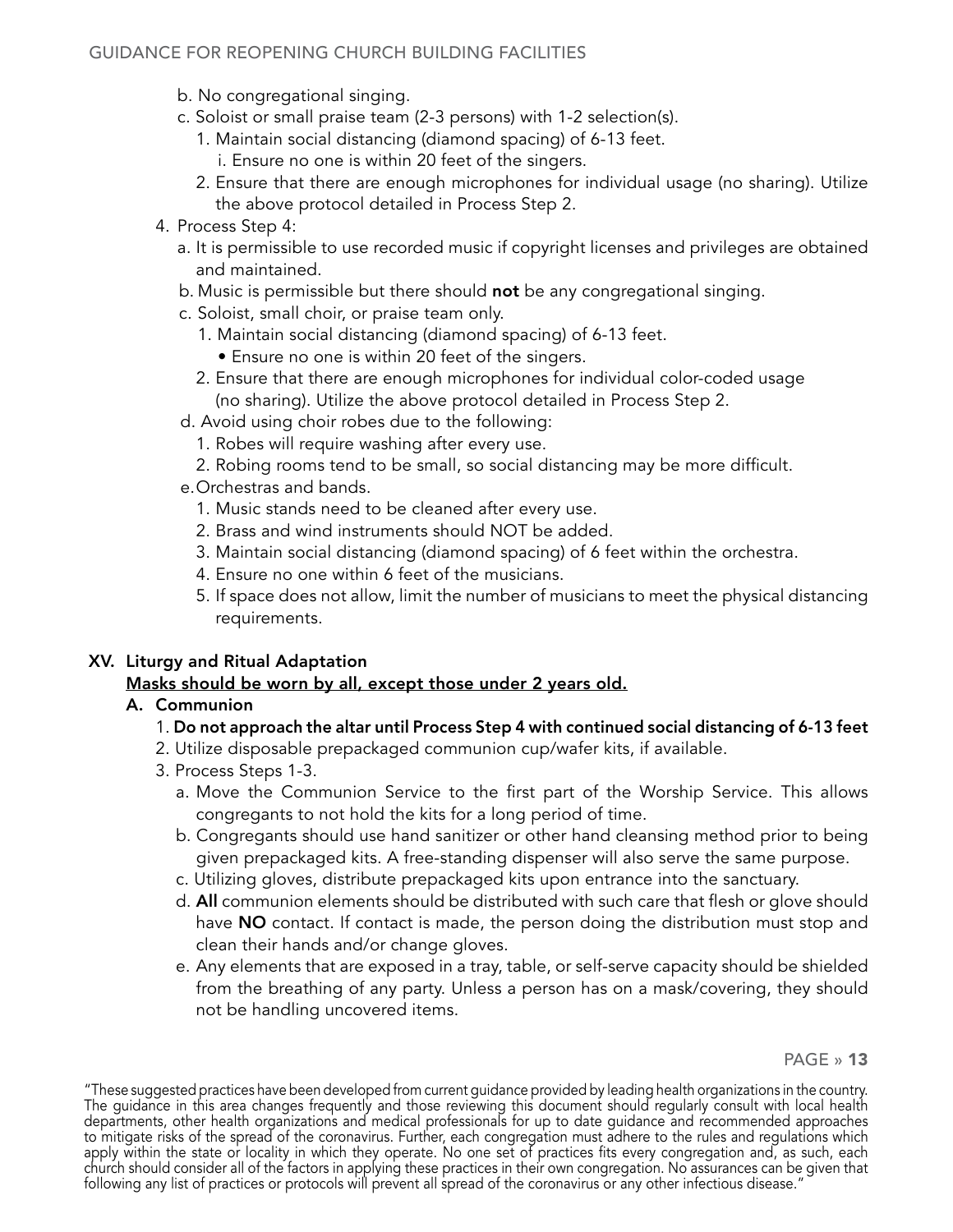<span id="page-13-0"></span>f. Approaching the altar rail should NOT happen. Although it saves time, (1) the small plates containing communion wafers should not be set out on the chancel rail. This could allow exposure to multiple hands on several wafers; and (2) pre-setting communion cups in the communion rail wells should also not occur.

## g. Never use a common cup.

4. Process Step 4:

Clergy will use the following protocol for themselves to receive the elements. Prepackaged kits and the protocol for Process Steps 1-3 are to remain the order of the day for the congregants. This will allow clergy the opportunity to begin to slowly restart the use of the pre-COVID protocol.

The Doctrine and Discipline of the African Methodist Episcopal Church - 2016: Bicentennial Edition (page 92, Duties of the Stewardesses) provides this directive (emphasis added):

"As the washing of hands is both ceremonial and practical, special care should be given to sanitizing the ministers' hands for serving the Holy Communion. Using soap, warm water should be **poured** over the hands of the ministers for appropriate washing. Small white towels should be supplied for each minister to dry their hands before administering the sacrament. The common bowl of water should be avoided. Hand sanitizers or antibacterial agents are acceptable. Stewardesses should practice health-conscious and safety methods in preparing the elements of the Holy Communion consistent with a standard that meets or exceeds local health laws regarding the preparation of food for public consumption."

Additionally, we offer the following recommendations:

- i. Consider using individual disposable towels for the clergy to dry their hands if the soap and water option is used.
- ii. Do not towel dry hand sanitizer.

## iii. Never use a common cup.

## B. Baptism

- 1. All Process Steps, especially 1-3:
	- a. Do **NOT** use a baptismal pool. There will not be any baptism by immersion.
		- i. Baptism by pouring or sprinkling should be considered the best course
		- ii. Ensure the proper sanitizing process of the bowl before and after the baptism.
		- iii. When multiple persons are to be baptized, consider using a single use cotton swab for Baptism. Dip the swab in the bowl then discard.
			- Social distancing of 6 feet apart within family groupings should be followed.
			- Family groupings Only 1 family may approach at a time. Minimize the size of the family grouping by including only the parents/guardians and a maximum of two (2) godparents.
			- A household member should be holding the child throughout. Do not pass the child to the celebrant.

## C. Anointing

1. If anointing is felt to be spiritually necessary, a cotton swab should be used for single use anointing. Use a different cotton swab for each person. **Never touch the bottle**; use a wide mouth bottle so that the swab may be inserted. Never re-insert the swab. If the opening is not large enough, shake the oil onto the swab.

#### PAGE » 14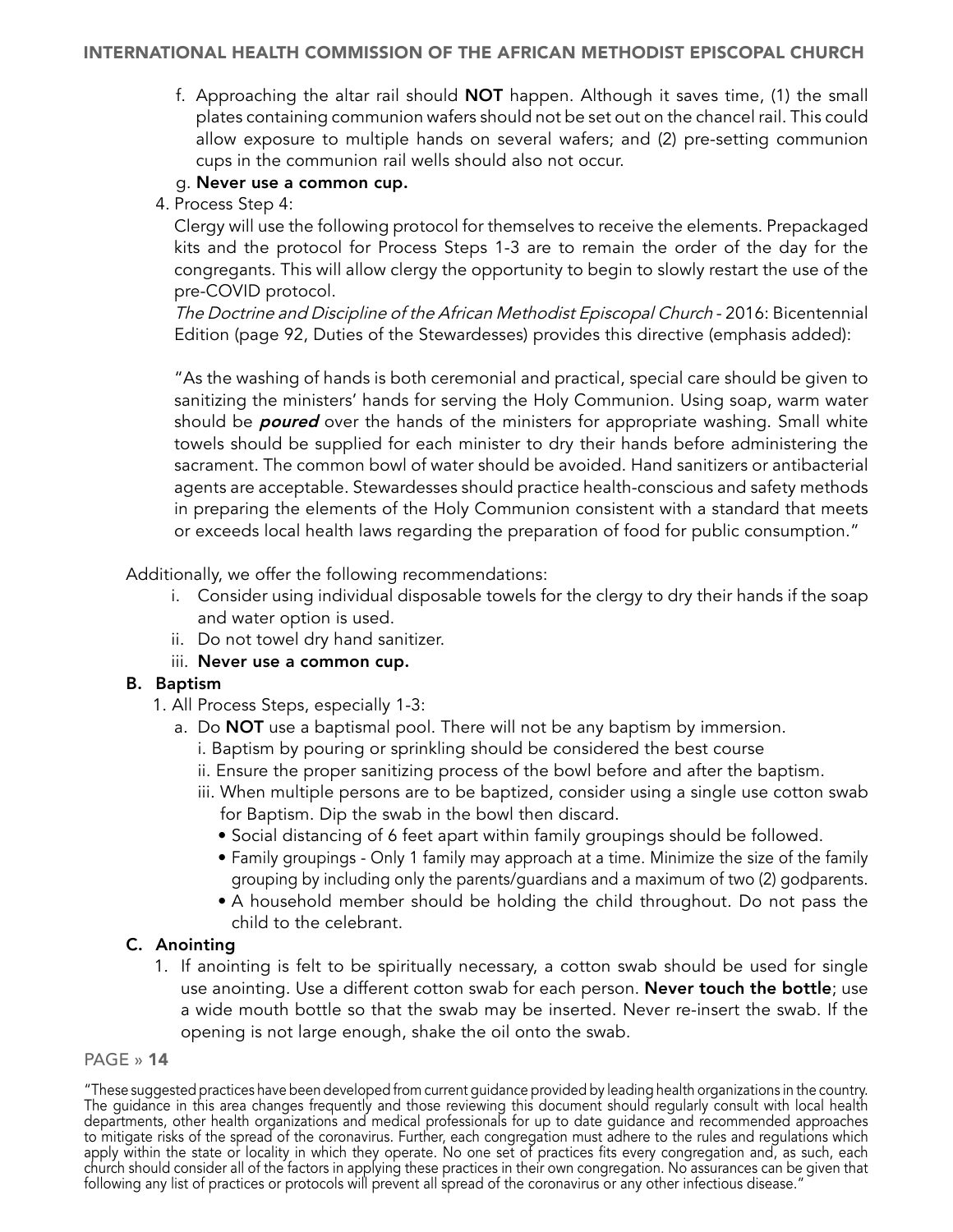2. Do NOT touch – do not use physical touch, to include gloved touch.

## <span id="page-14-0"></span>D. Funerals/Wakes

- 1. Continue to follow the city, state, and other municipality guidelines.
- 2. Morticians should not be pressured to reduce more stringent guidelines. The more stringent guideline should be used in every case, to include if the church's standard is the more stringent.
- 3. Until such time as this, and potentially any other widely communicable diseases (e.g. Ebola) are contained, several regional practices should be discontinued.
	- a. Do not shake hands at the end of the service.
	- b. Do not have persons sleep at the funeral home.
	- c. Do not have overnight prayers. Even if gathering to any degree is permitted, this increases the potential exposure time.
	- d. Do not touch/kiss the deceased.
- 4. Process Steps 1-3:
	- a. Continue graveside services with the number of persons (including the officiant) permitted by the municipality.
	- b. Ensure social distancing is maintained.
	- c. Ensure the use of masks.
- 5. Process Step 4:
	- a. Determine the number that can be accommodated for an in-person service maintaining an estimated 25% of space occupancy.
	- b. Ensure social distancing is maintained.
	- c. Use the same guidelines for Music Ministry and Worship.

## E. Weddings and Other Special Events

- 1. Continue to follow the city, state, and other municipality guidelines.
- 2. Use the same guidelines for Music Ministry and Worship.
- 3. Determine the number that can be accommodated for an in-person service maintaining an estimated 25% of space occupancy.
- 4. Ensure social distancing is maintained.

## F. Fellowship Moments

- 1. Maintain 6-13 feet physical distancing.
- 2. Do not hug or embrace.
- 3. Do not hold hands.
- 4. Use other non-contact means of greeting, Examples:
	- a. Verbal greeting.
	- b. Waving.
	- c. Placing the hand over the chest while facing the other person.
	- d. Head nod with or without a slight bow.
- 5. Church Meals
	- a. See Food Safety Recommendations below in Section XVI.
	- b. Process Steps 1-2.
		- 1. NO meals.
	- c. Process Steps 3 and 4.

PAGE » 15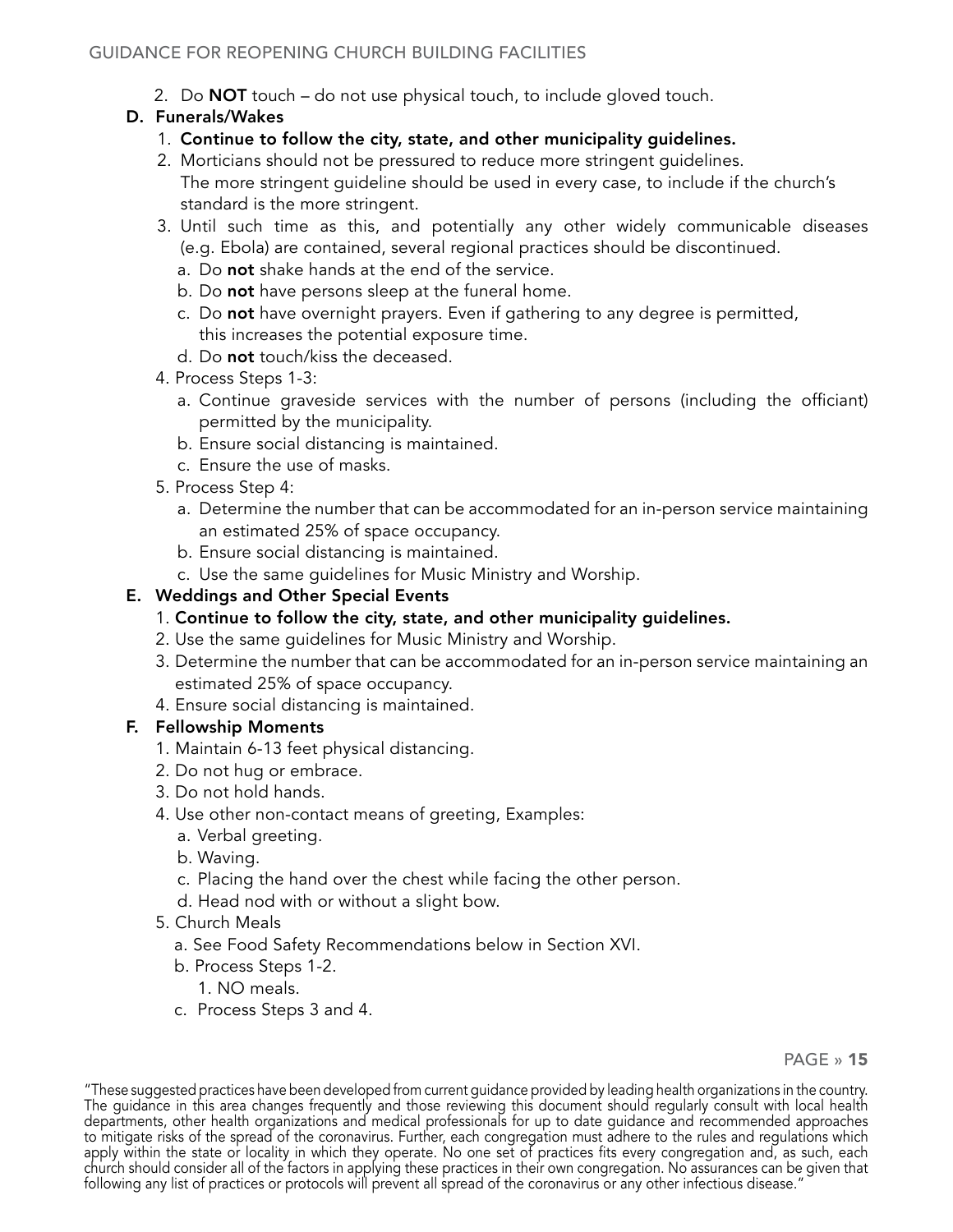- <span id="page-15-0"></span>1. To-Go (take-out meals) only.
- 2. When you resume meals, include healthy food choices to help support healthy immune systems and model healthy eating for congregates with pre-existing conditions that make them vulnerable to COVID-19 death and sickness.
- 3. No home prepared meals.
- 4. Only serve food prepared in the commercial kitchen or by your culinary staff at church dressed in full PPE. Availability of these resources will have to direct congregational response to this.

## XVI. Food Banks, Food Distribution Centers, Soup Kitchens, and Other Church Ssanctioned Feeding Ministries

- A. No church sanctioned home preparation of food for delivery to anyone.
- B. Required: current health department inspections and food preparation certificates should be current and posted. See food safety and liability resource on amechealth.org (TBD).
- C. Masks and gloves should be worn by all who are working.
- D. Use face shields when available.
- E. Use take-out containers only.
- F. If servicing hot meals:
	- 1. No home prepared meals.
	- 2. Only serve food prepared in commercial kitchen or by your culinary staff at church dressed in full PPE.

## XVII. Food Safety Recommendations

- A. All churches refrain from serving home cooked meals at church to avoid food bourne illness and spread of germs. COVID-19 has taught that human mouths release aerosol of germs when we speak, sing, cough, and sneeze. All home cooked, baked, prepped, and prepared items (dinners, dishes, baked goods, dessert, beverages, etc.) provide an unsafe source of food contamination and the spread of disease.
- B. Instead of home cooked and prepared meals served on special days and events:
	- 1. Serve only commercially prepared food from a store, restaurant, or caterer that carries their own liability and certification for food safety.
	- 2. Culinary and kitchen staff and/or church members that want to prepare or bake a special item should do so in the church kitchen wearing full PPE - no exceptions, and should refrain from talking over food during preparation. Anyone with a fever, cough, runny nose, pink eyes, upset stomach, sneezing due to a cold should never be allowed to prepare, serve, or cook meals for the public.
	- 3. All church kitchens (commercial and non-commercial) should follow Food Safety Practices. Use the link below to ensure everyone in your kitchen is trained and post the required hand washing signs. See Addendum - 3H.
	- 4. Food Safety Certification is required for food served to public in most cases, therefore it is highly recommended all faith-based culinary and kitchen staff complete the SERV Safe Food Handlers Certification. Post completed certification on the wall in your kitchen. Below is a link to SERV Safe Food Handler Certification: (\*\*\*SERV Safe is offering FREE Certification and COVID-19 Videos until May 31, 2020). See Addendum - 3H.

<sup>&</sup>quot;These suggested practices have been developed from current guidance provided by leading health organizations in the country. The guidance in this area changes frequently and those reviewing this document should regularly consult with local health departments, other health organizations and medical professionals for up to date guidance and recommended approaches to mitigate risks of the spread of the coronavirus. Further, each congregation must adhere to the rules and regulations which apply within the state or locality in which they operate. No one set of practices fits every congregation and, as such, each church should consider all of the factors in applying these practices in their own congregation. No assurances can be given that following any list of practices or protocols will prevent all spread of the coronavirus or any other infectious disease.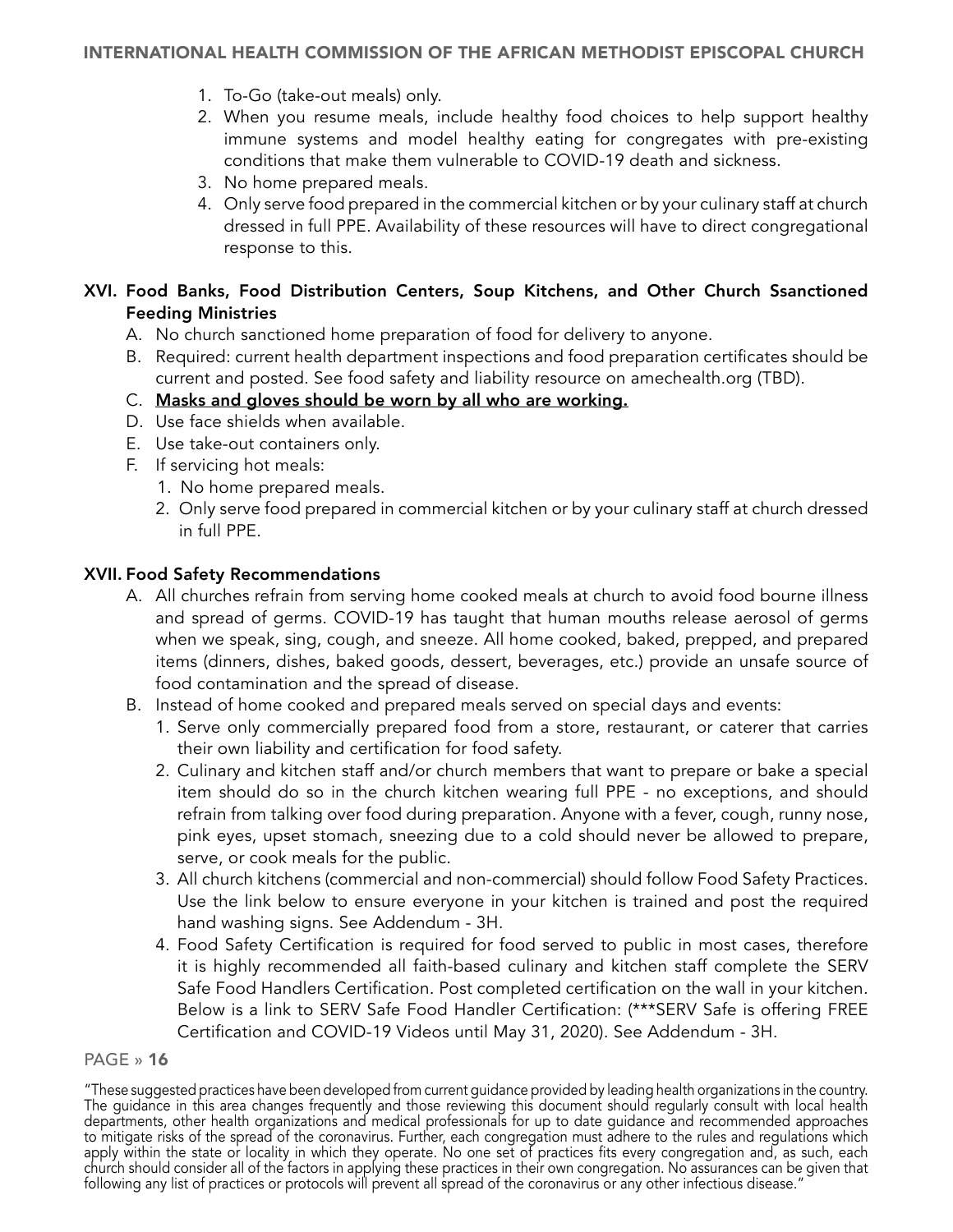## <span id="page-16-0"></span>XVIII. Communication Tools and Training

- A. Communicate using timely and pertinent information dissemination.
	- 1. Pulpit, flyers, phone trees, emails, texts, and other electronic forms of communication.
	- 2. Utilize our wonderful Class Leaders system.
	- 3. Eliminate unnecessary steps in the notification process by using a Chain of Information.
	- 4. Dissemination much like a Chain of Command can be used.
- B. Continue education and training regarding all public health information as well as the plans for each Process Step.
	- 1. Staff and volunteers.
		- a. Dress down and practice with essential staff work out the kinks, anticipate the challenges with essential personnel before the congregation arrives.
	- 2. Congregation.
		- a. Dress down 2 consecutive Sundays and monthly for 3 months then quarterly (to ensure everyone gets training).
		- b. Similar to a Fire Drill, practice and explain new procedures and how long they are anticipated to last.

## IX. Partnerships

- A. Develop partnerships to augment all resources.
	- 1. Ecumenical and Interfaith.
	- 2. Smaller congregations with larger ones.

## XX. Individual/Household Infection Control

- A. Personal Protective Equipment masks and gloves.
- B. Avoid touching your face, including your nose, mouth, and eyes.
- C. All individuals who are displaying symptoms should NOT leave their homes and will not be able to enter church buildings.
- D. Hand hygiene
	- 1. Wash your hands frequently and thoroughly with soap and water for at least 20 seconds.
	- 2. Application and/or use of hand rubs, gels, foams, or premoistened towelettes with 60%- 95% alcohol.
- E. Cough etiquette
	- 1. Cover your mouth and nose with a tissue when you cough, sneeze, or into your upper sleeve, not into your hands.
		- a. Put used tissues directly into the wastebasket.
		- b. Clean your hands after coughing or sneezing.
		- c. Wash hands with soap and water for at least 20 seconds and/or use 60%-95% alcoholbased hand cleaner.
- F. Routinely clean frequently touched surfaces and objects.
- G. Maintain healthy habits and eating.
- H. Follow the directives of local health departments and advisors.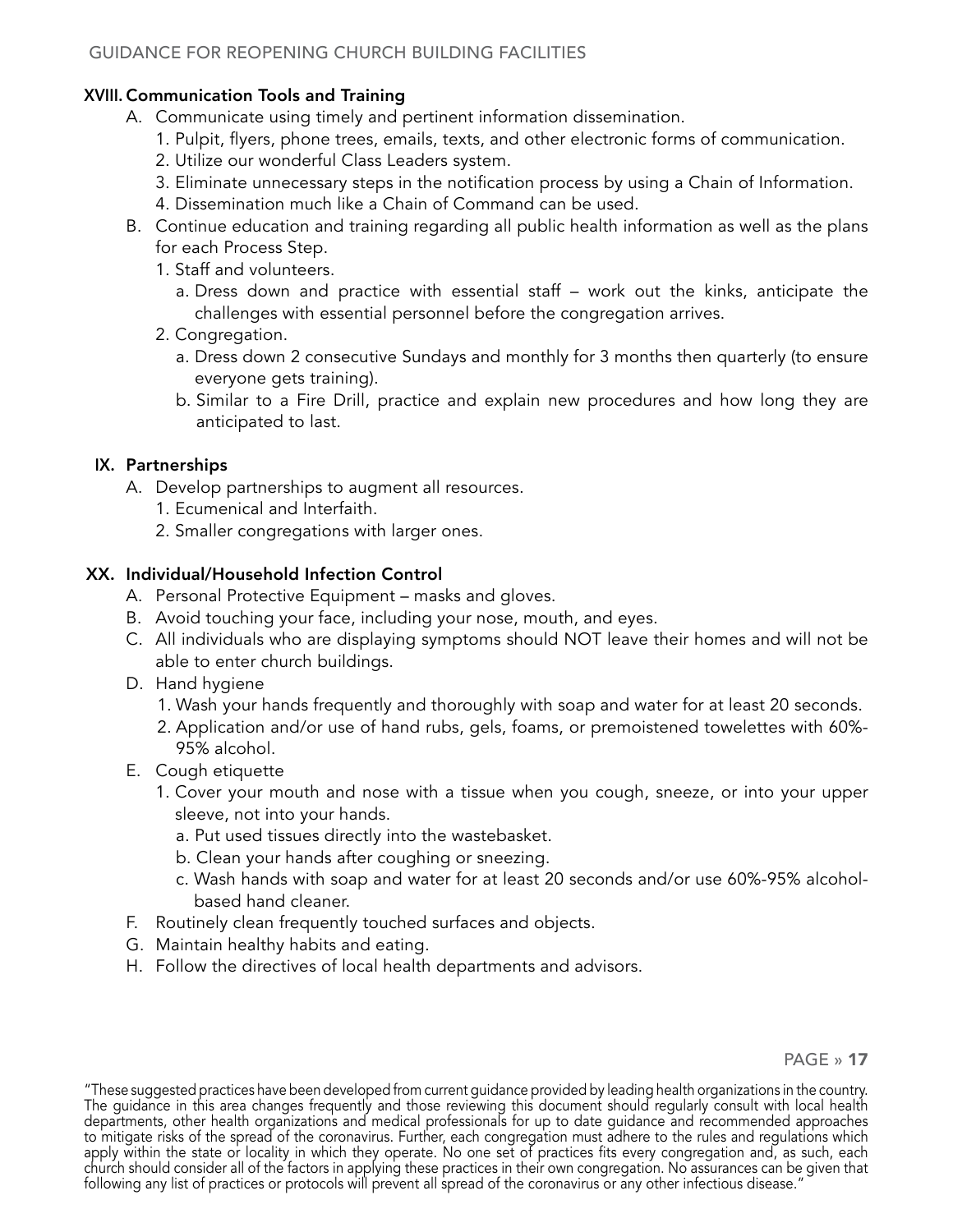## ADDENDUM – 1

## CONFIDENTIALITY STATEMENT BY REV. MIRIAM J. BURNETT, MD, MPH

<span id="page-17-0"></span>Excerpts from "Integrity Through Confidentiality" article written for the 2010 Anvil Edited by Rev. Francine A. Brookins, Esq.

The church should take steps to ensure that harm does not occur from our attempts at helping. In the era of Coronavirus-19, maintaining confidentiality is even more essential. In the medical profession, "the physician's duty to maintain confidentiality means that a physician may not disclose any medical information revealed by a patient or discovered by a physician in connection with the treatment of a patient…A breach of confidentiality is a disclosure to a third party, without patient consent or court order, of private information that the physician has learned within the patient-physician relationship." In general, there are three exceptions to the maintenance of confidentiality: child and elder abuse, threats of homicide or suicide, and the subpoena of records by a court. We should be careful not to disclose that someone has Coronavirus-19 unless they have given consent.

When dealing with our sick and shut-in lists, our pastoral concern moments, and some of our missions' work. These attempts at the "ministry of helps" can pose a potential conflict between confidentiality of a personal matter and that of a community concern. Does our desire to provide assistance in a time of actual or perceived need or to offer an intercessory prayer for a congregant during an illness or before surgery supersede that person's desire for privacy? Did anyone ask or was there an assumption that because one belongs to the body of Christ called "church" that there is an implied desire for an intervention by the 'body'? How does one determine how and when to provide assistance while preserving the integrity of confidentiality and privacy?

How we proceed with the "ministry of helps" therefore requires the placement of safeguards to privacy and confidentiality so that integrity and trust are maintained. Care should be given to providing assistance while maintaining as much privacy as possible. It is also important to note that help is not always desired. Help or assistance that is not desired may be viewed as an intrusion on a person's privacy and therefore deemed malicious. Good intentions can create ill-will and mistrust if they are not wanted.

How policy development occurs should be set by the pastor and church leadership, stewards, and missionary organizations. After the policy is set, efforts to educate the entire church leadership and congregation are next. The Class Leader's system and systems of conferences are an excellent means for this to occur. These systems may also provide an opportunity for discussion and therefore assistance in developing these policies.

Examples of possible policy components are:

- 1. Before names are placed on our "sick and shut-in" lists or names are called from the pulpit during intercessory prayer, permission should be sought from the person.
- 2. The specifics of an application for and distribution of benevolent funds should be limited to a small committee.

## PAGE » 18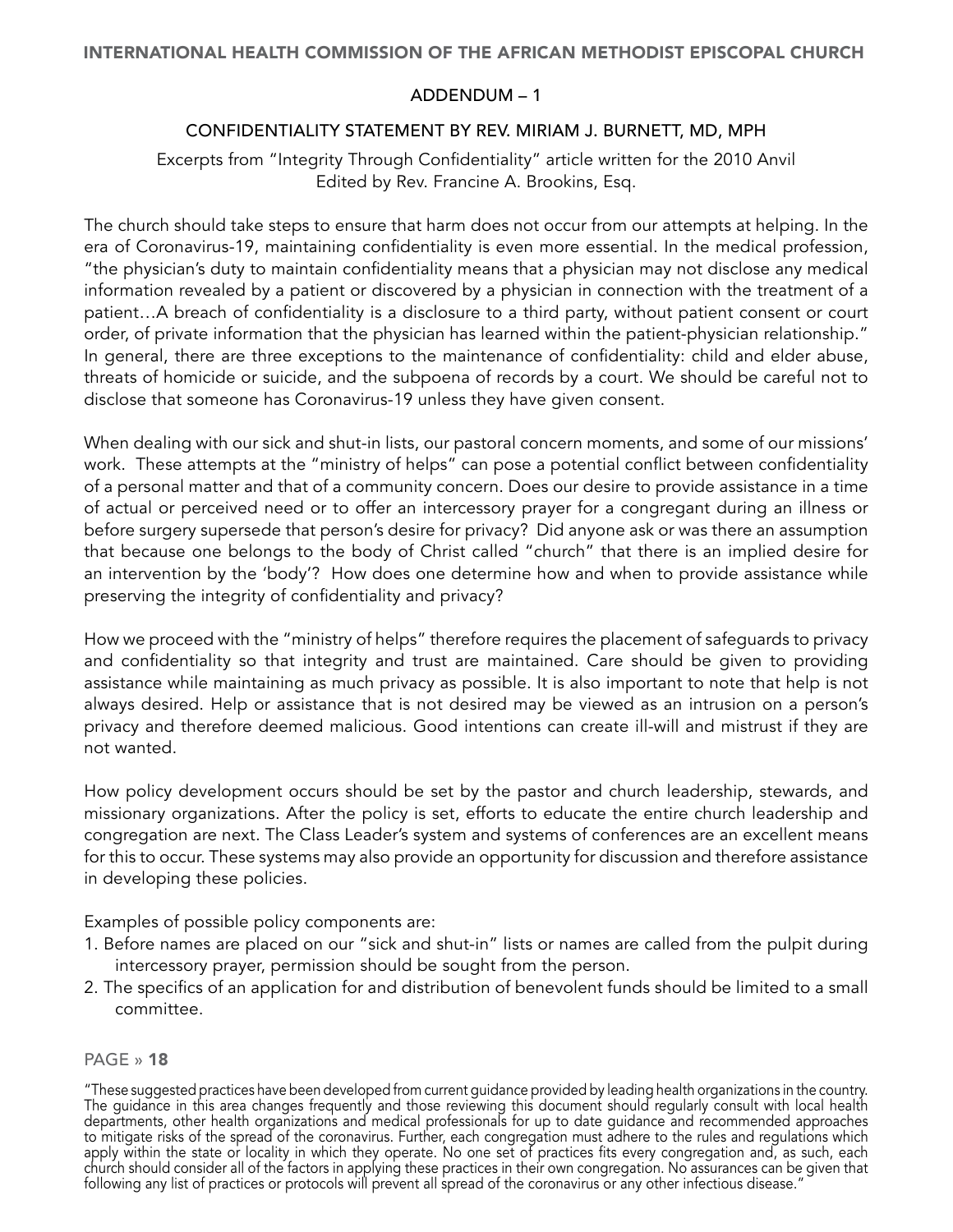#### GUIDANCE FOR REOPENING CHURCH BUILDING FACILITIES

3. Pastoral care conversations should not be discussed with anyone without permission of the person, not even to enlist the help of others to meet actual or perceived needs, unless one of the three exceptions noted above applies.

The "Integrity of Confidentiality" should be preserved while our social institution and system of healthcare, called church, provides assistance and care. Our continued ability to undergird the needs of our communities (church, geographic, familial) are based in integrity and trust. All should be done to ensure that both are maintained.

PAGE » 19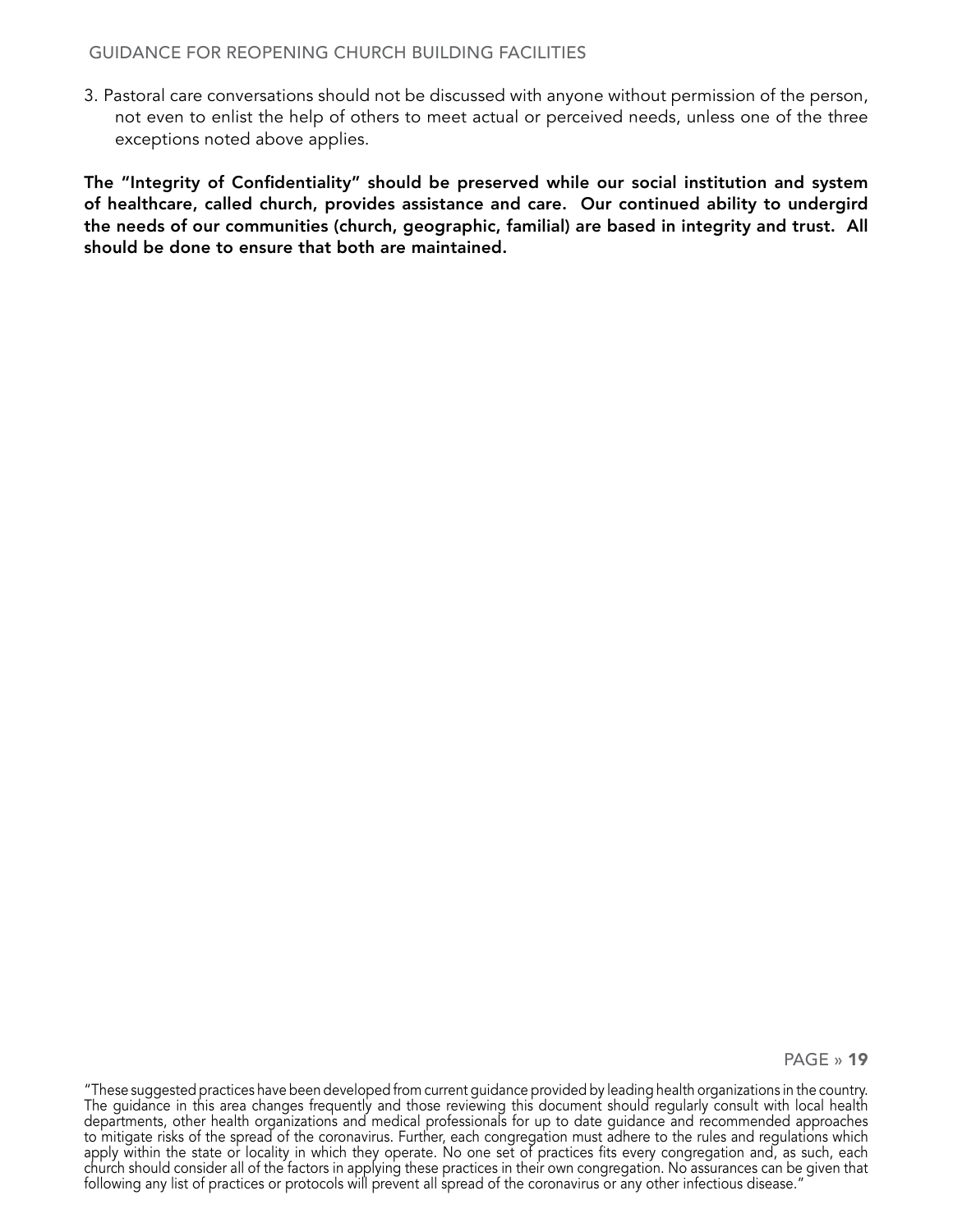## <span id="page-19-0"></span>INTERNATIONAL HEALTH COMMISSION OF THE AFRICAN METHODIST EPISCOPAL CHURCH

## ADDENDUM — 2

## I. World Health Organization (WHO) Resources

- A. Overall
	- https://www.who.int/emergencies/diseases/novel-coronavirus-2019
- B. Country & Technical Guidance Coronavirus disease (COVID-19)
	- https://www.who.int/emergencies/diseases/novel-coronavirus-2019/technical-guidance
- C. How to use the WHO mass gathering religious addendum risk assessment tool in the context of COVID-19 with Religious Addendum-2
	- https://www.who.int/publications-detail/how-to-use-the-who-mass-gathering-religiousaddendum-risk-assessment-tool-in-the-context-of-covid-19
- D. Consider using the "Decision tree for risk assessment tool for Religious Leaders and Faith-based Communities in the context of COVID-19"
	- https://www.who.int/docs/default-source/coronaviruse/who-2019-ncov-mg-decision-treereligious.pdf?sfvrsn=f3433c0a\_2&download=true
- E. Practical considerations and recommendations for Religious Leaders and Faith-based Communities in the context of COVID-19
	- https://www.who.int/emergencies/diseases/novel-coronavirus-2019/technical-guidance/ points-of-entry-and-mass-gatherings
- F. Water, sanitation, hygiene, and waste management for the COVID-19 virus: interim guidance
	- https://www.who.int/publications-detail/water-sanitation-hygiene-and-wastemanagement-for-the-covid-19-virus-interim-guidance

## G. Coronavirus disease (COVID-19) travel advice

• https://www.who.int/emergencies/diseases/novel-coronavirus-2019/travel-advice

## II. CDC Resources

- A. CDC Guidance Documents
	- https://www.cdc.gov/coronavirus/2019-ncov/communication/guidance-list. html?Sort=Date%3A%3Adesc&Page=6
- B. Public Health Communicators: Get Your Community Ready
	- https://www.cdc.gov/coronavirus/2019-ncov/php/public-health-communicators-get-yourcommunity-ready.html
- C. Cleaning and Disinfection for Non-emergency Transport Vehicles
	- https://www.cdc.gov/coronavirus/2019-ncov/community/organizations/disinfectingtransport-vehicles.html
- D. COVID-19 and Cooling Centers
	- https://www.cdc.gov/coronavirus/2019-ncov/php/cooling-center.html
- E. Interim Guidance for Businesses and Employers to Plan and Respond to Coronavirus Disease 2019 (COVID-19)
	- https://www.cdc.gov/coronavirus/2019-ncov/community/guidance-business-response. html

#### PAGE » 20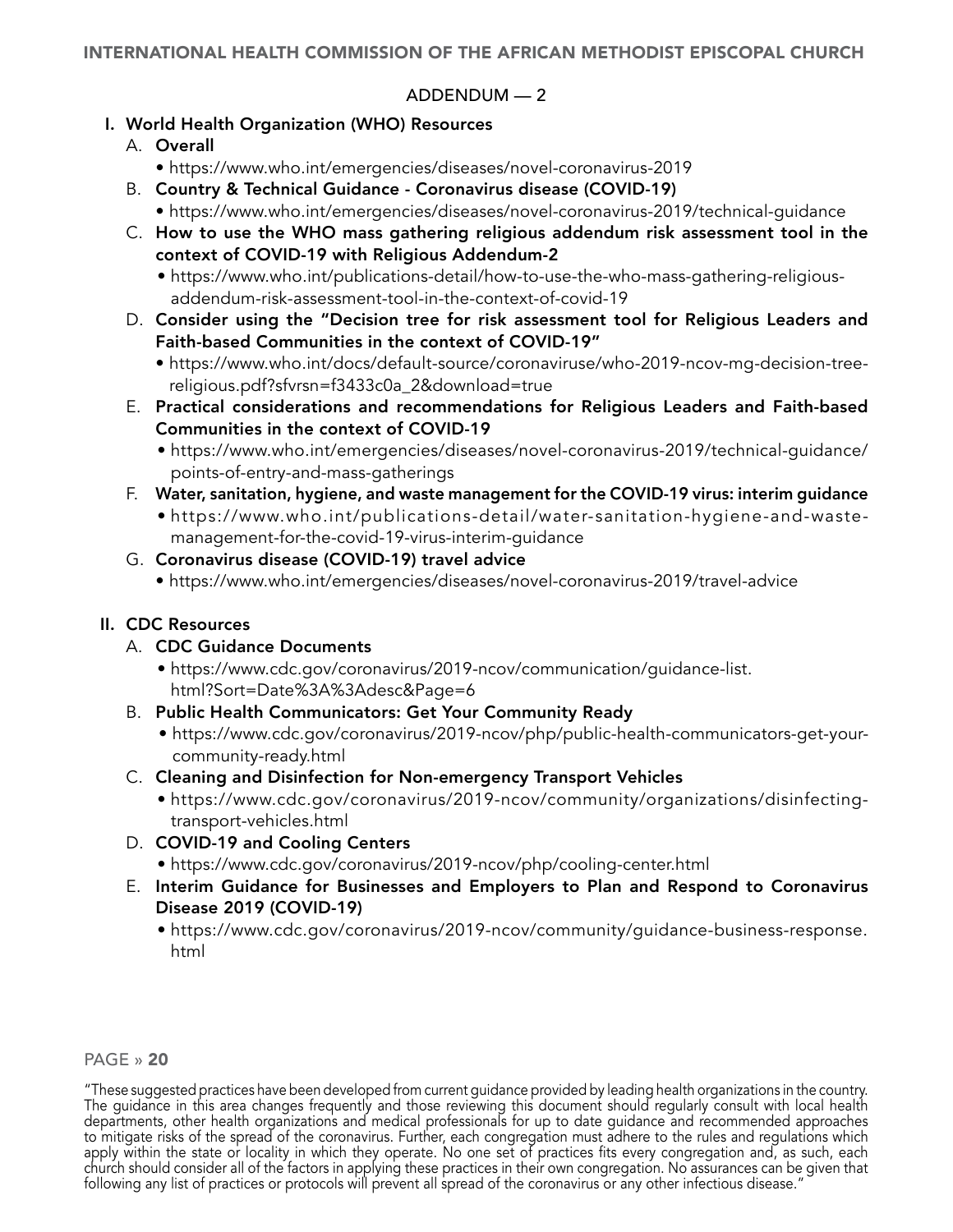- F. Guidance for Building Water Systems
	- https://www.cdc.gov/coronavirus/2019-ncov/php/building-water-system.html
- G. Cleaning and Disinfection for Community Facilities
	- https://www.cdc.gov/coronavirus/2019-ncov/community/organizations/cleaningdisinfection.html
- H. Interim Guidance for Administrators and Leaders of Community- and Faith-Based Organizations to Plan, Prepare, and Respond to Coronavirus Disease 2019 (COVID-19)
	- https://www.cdc.gov/coronavirus/2019-ncov/community/organizations/guidancecommunity-faith-organizations.html
- I. Get Your Mass Gatherings or Large Community Events Ready
	- https://www.cdc.gov/coronavirus/2019-ncov/community/large-events/mass-gatheringsready-for-covid-19.html
- J. Planning Guidance and Checklists
	- https://www.cdc.gov/nonpharmaceutical-interventions/toolsresources/planning-guidancechecklists.html
- K. Preparing for the Flu: A Communication Toolkit for Community and Faith-based **Organizations** 
	- https://www.cdc.gov/h1n1flu/faithbased/
- L. Cleaning and Disinfecting Your Facility
- https://www.cdc.gov/coronavirus/2019-ncov/community/disinfecting-building-facility.html M. People Who Need to Take Extra Precautions
	- https://www.cdc.gov/coronavirus/2019-ncov/need-extra-precautions/index.html
- N. Coronavirus Disease 2019 Information for Travel
	- https://www.cdc.gov/coronavirus/2019ncov/travelers/index.html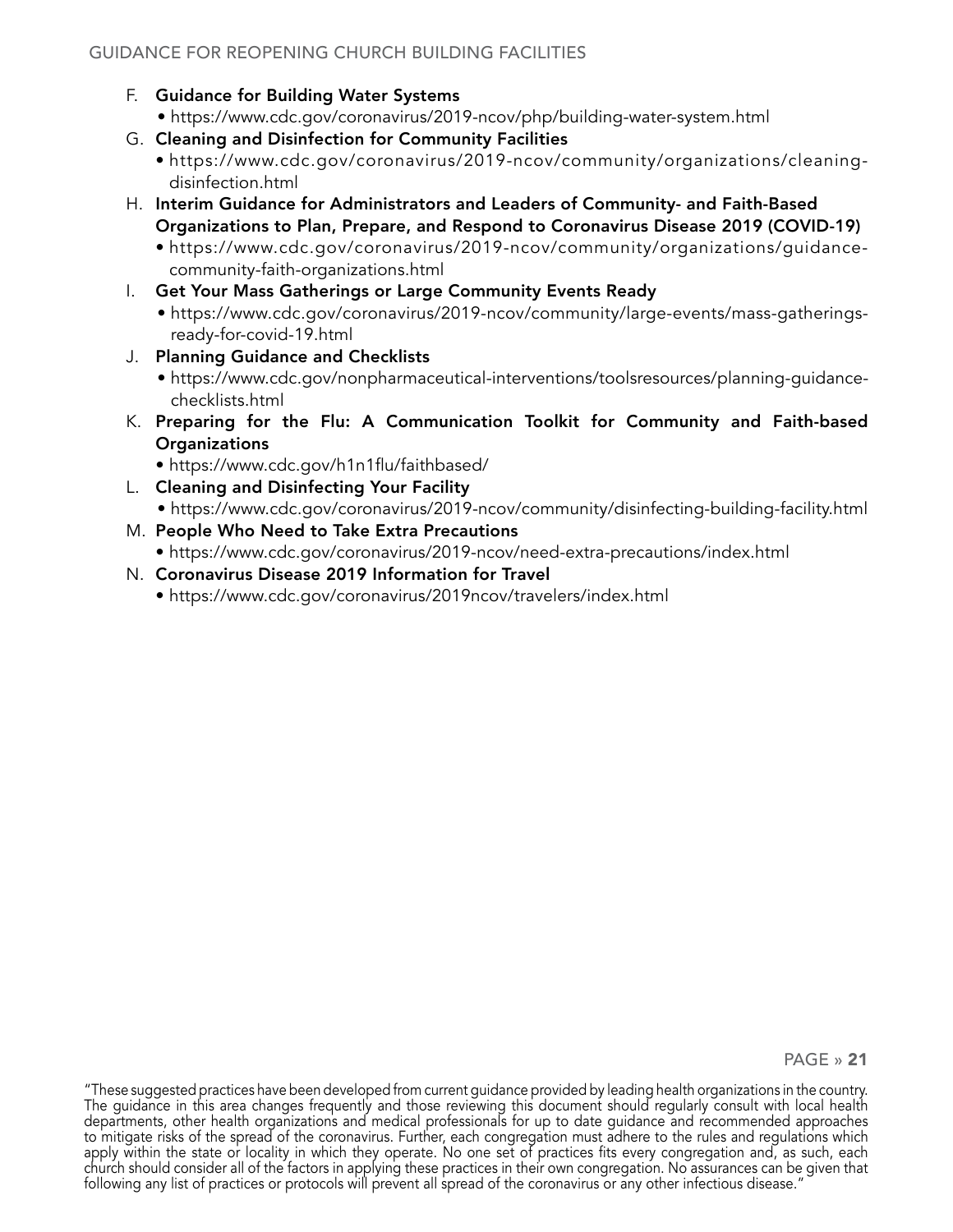## <span id="page-21-0"></span>III. Other Resources

- A. EPA approved products for use against COVID-19
	- https://www.epa.gov/pesticide-registration/list-n-disinfectants-use-against-sars-cov-2
- B. Posters and Signage
	- https://www.cdc.gov/coronavirus/2019-ncov/communication/print-resources. html?Sort=Date%3A%3Adesc
- C. Check with your Church/Building Insurance Company
	- See your church insurance company website
	- Call/contact your church insurance company
- D. Is Congregational Singing Dangerous?
	- https://www.thegospelcoalition.org/article/congregational-singing-dangerous/
- E. How to clean microphones
	- https://churchtechtoday.com/2020/03/20/7-steps-to-a-clean-microphone/
- F. Examples of rehearsal platforms for musicians/choirs
	- These are only a few. There are many more. We are not endorsing any product or platform, but merely providing examples so that you can do your own research of these and more
		- i. https://www.jamkazam.com/
		- ii. https://www.choirplayer.com/online-choir-rehearsal-platforms/
		- iii. https://www.chorusconnection.com/
- G. How to disinfect wood
	- https://www.hunker.com/13420820/how-to-disinfect-wood-furniture
	- https://www.hunker.com/13418708/how-does-bleach-affect-wood
- H. Food Safety Practices
	- https://www.fsis.usda.gov/wps/portal/fsis/topics/food-safety-education/get-answers/ food-safety-fact-sheets/safe-food-handling
	- www.servsafe.com
	- https://www.servsafe.com/ServSafe-Food-Handler
- I. First aid protocols for an unresponsive person during COVID-19
	- https://www.redcross.ca/training-and-certification/first-aid-tips-and-resources/first-aidtips/first-aid-protocols-for-an-unresponsive-person-during-covid-19
- J. What can a first aider do to help during the Coronavirus outbreak?
	- https://blog.redcrossfirstaidtraining.co.uk/what-can-i-do-as-a-first-aider-at-work-or-inpublic-during-the-coronavirus-outbreak
- K. Resuscitation Council UK Statement on COVID-19 in relation to CPR and resuscitation in first aid and community settings
	- https://www.resus.org.uk/media/statements/resuscitation-council-uk-statements-oncovid-19-coronavirus-cpr-and-resuscitation/covid-community/
- L. Life cycle of COVID-19 on surfaces
	- https://www.webmd.com/lung/how-long-covid-19-lives-on-surfaces
	- https://www.nejm.org/doi/full/10.1056/NEJMc2004973

#### PAGE » 22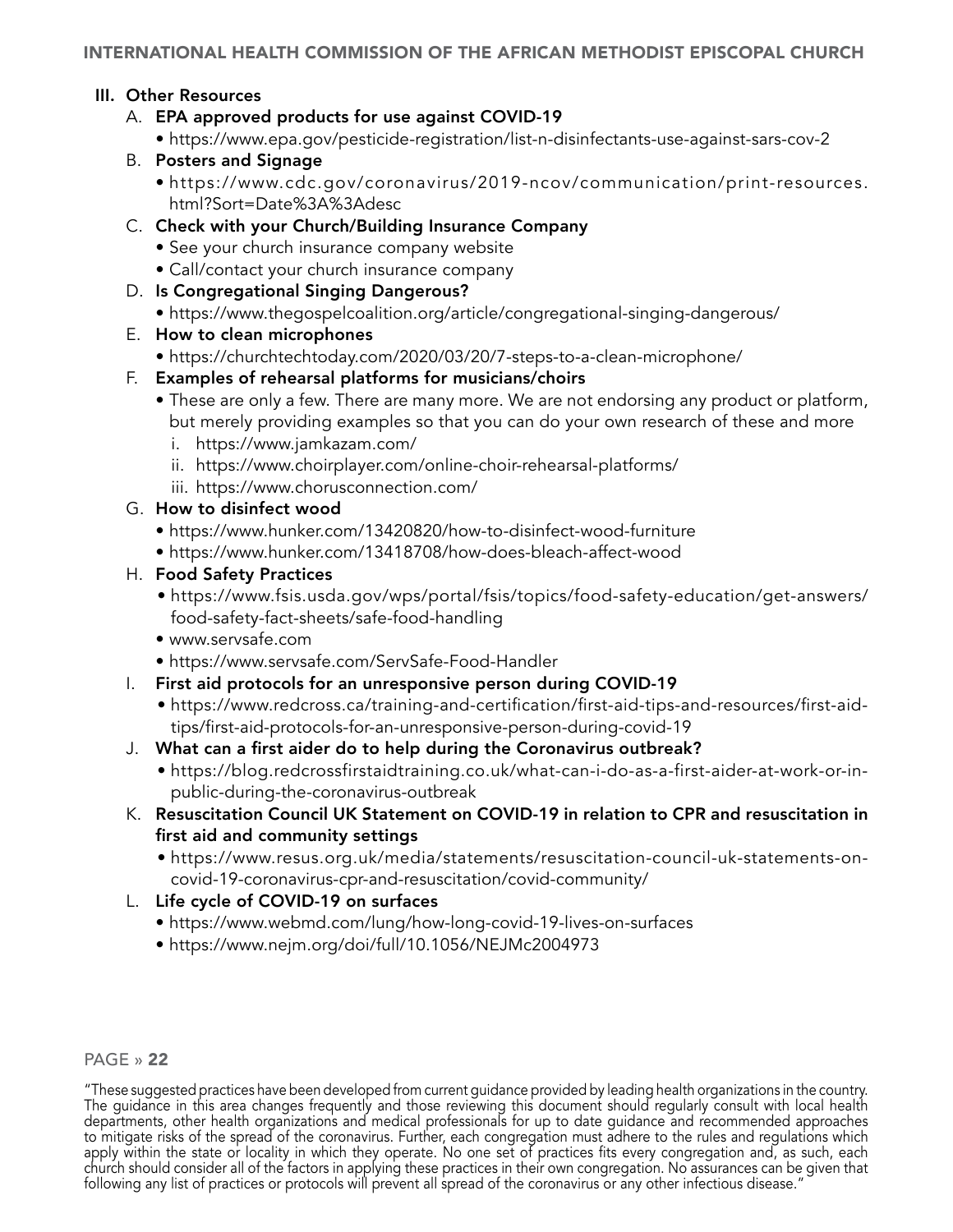